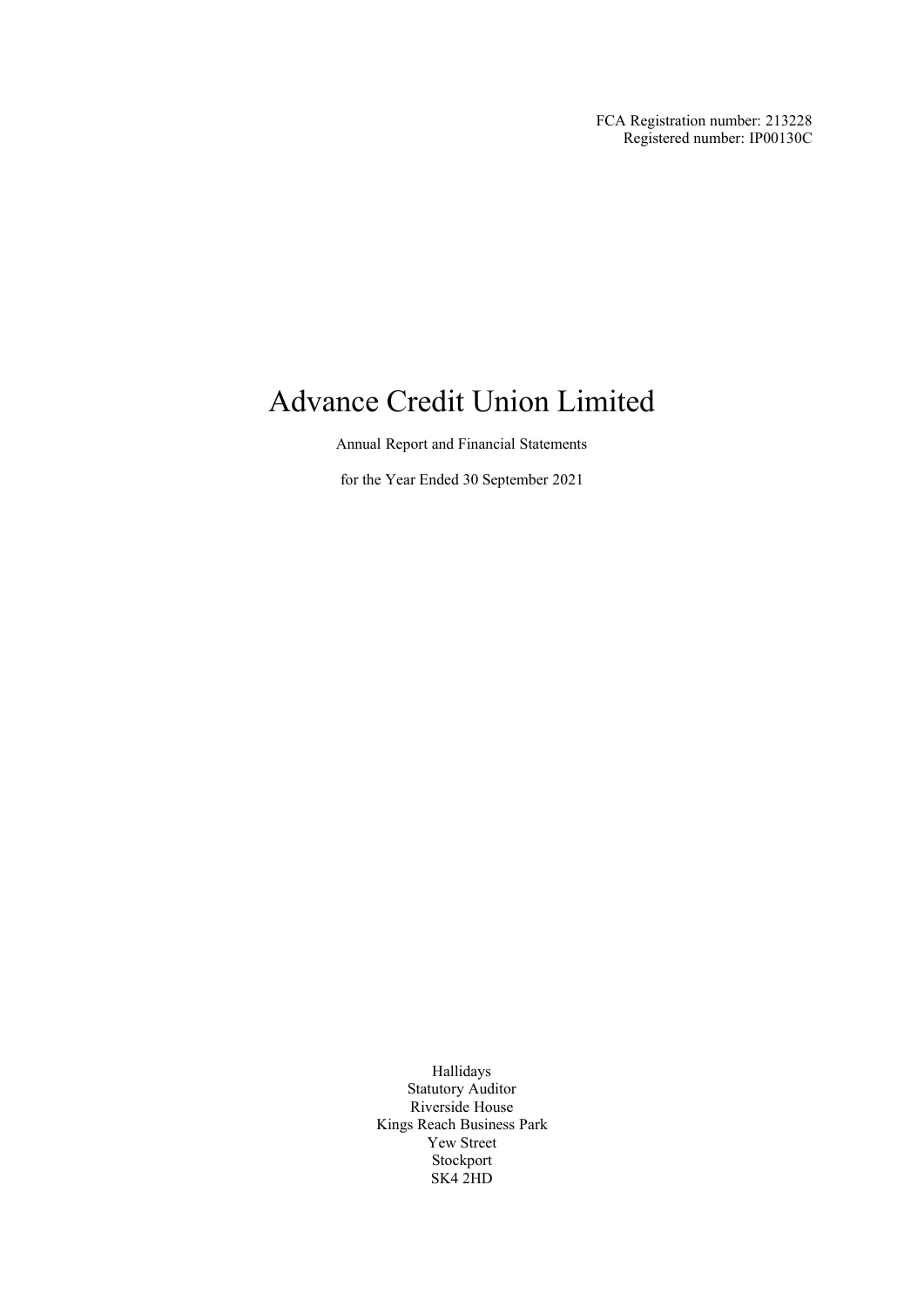## **Contents**

| Administrative Information        |                     |
|-----------------------------------|---------------------|
| Directors Report                  | $2$ to $3$          |
| Independent Auditor's Report      | $4$ to $7$          |
| Revenue Account                   | 8                   |
| <b>Balance Sheet</b>              | 9                   |
| Statement of Changes in Equity    | 10                  |
| <b>Statement of Cash Flows</b>    | 11                  |
| Notes to the Financial Statements | $12 \text{ to } 21$ |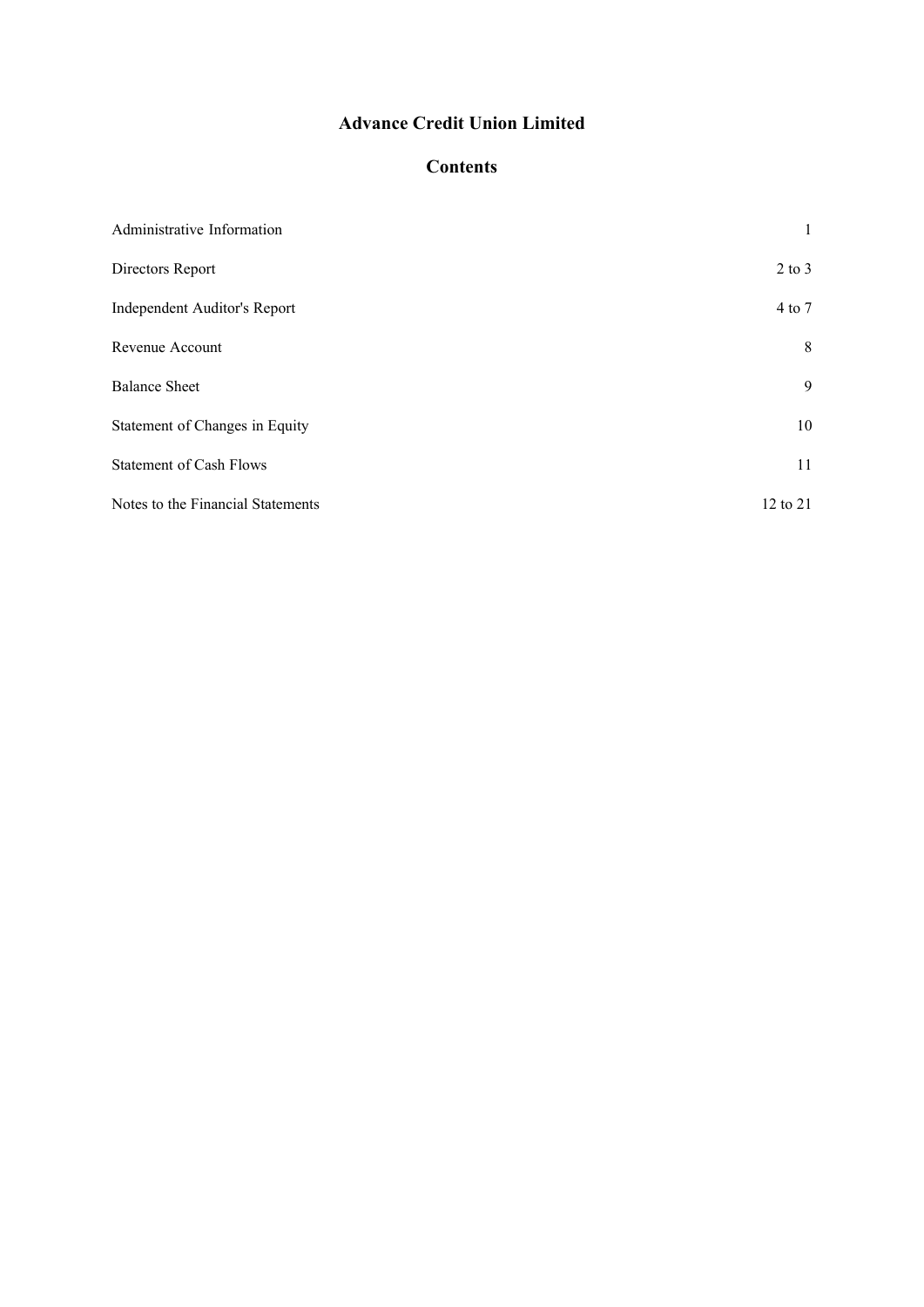## **Credit Union Information**

<span id="page-2-0"></span>

| Chair                    | Helen Torresi                                                                                                                      |
|--------------------------|------------------------------------------------------------------------------------------------------------------------------------|
| <b>Chief executive</b>   | Philip Cole                                                                                                                        |
| <b>Directors</b>         | Helen Torresi<br><b>Richard Yielder</b><br>Thomas Gilbert<br>Geraldine Giblin<br>Jackie Parker                                     |
| <b>Registered office</b> | 200 Sutton New Road<br>Erdington<br>Birmingham<br><b>B23 6QU</b>                                                                   |
| <b>Bankers</b>           | <b>HSBC</b><br>56 High Street<br>Erdington<br>Birmingham<br><b>B23 6RT</b>                                                         |
|                          | Unity Trust Bank Plc<br>Nine Brindley Place<br>Birmingham<br><b>B12HB</b>                                                          |
|                          | Barclays Bank Plc<br>Leicester<br><b>LE87 2BB</b>                                                                                  |
| <b>Auditors</b>          | Hallidays<br><b>Statutory Auditor</b><br>Riverside House<br>Kings Reach Business Park<br><b>Yew Street</b><br>Stockport<br>SK4 2HD |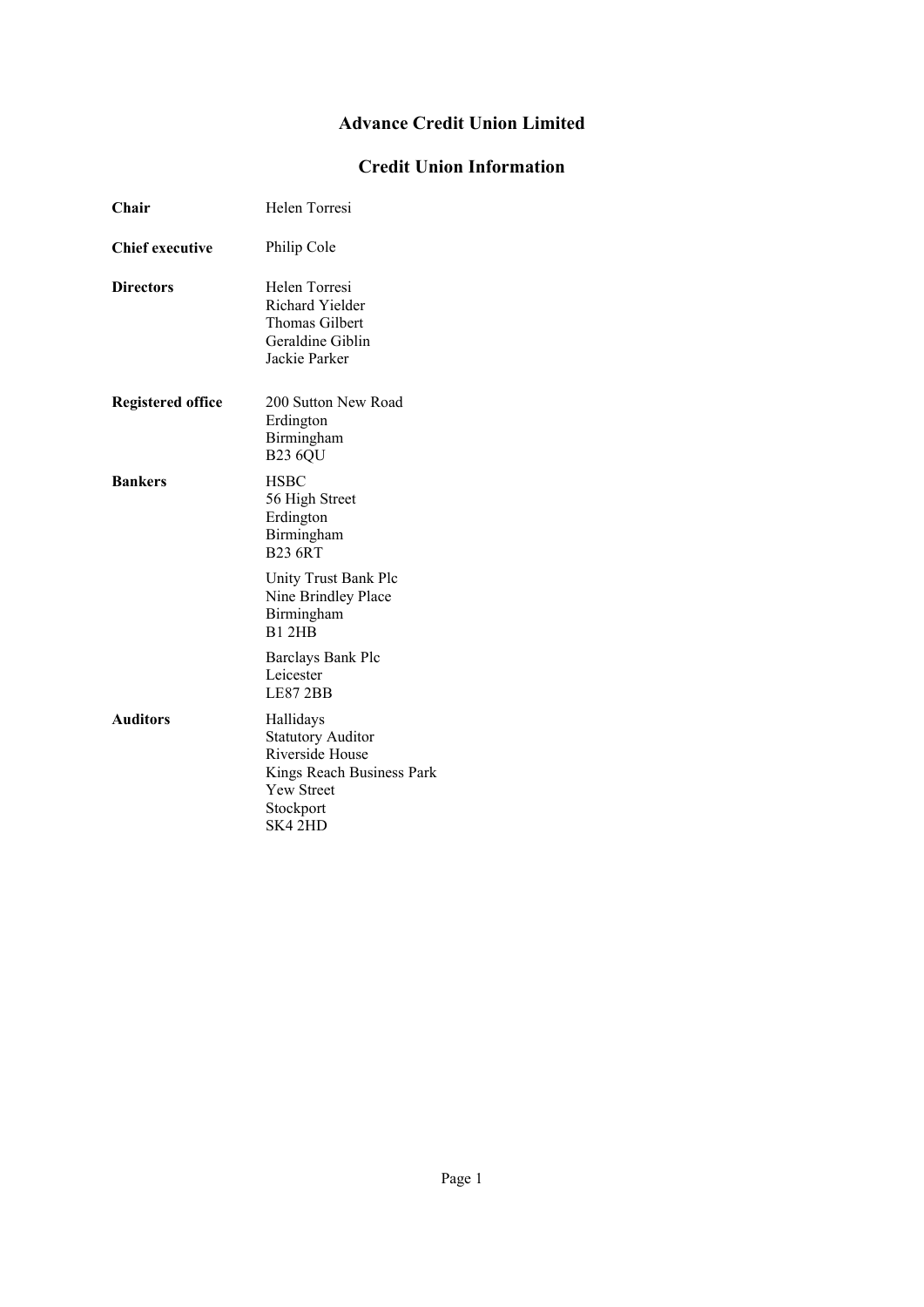### **Directors' Report Year Ended 30 September 2021**

<span id="page-3-0"></span>The Board of directors present their report and the financial statements for the year ended 30 September 2021.

#### **The Board of Directors**

The board of directors who held office during the year were as follows:

Liam Kinsella (resigned 9 April 2021) Pat Tennant (resigned 17 February 2021) Melanie Lockey (resigned 9 November 2020) Jacqueline Fahey (resigned 14 March 2022) Richard Coulter (resigned 16 August 2021) Lorraine Moses Copeman (resigned 3 September 2021) Farouq Hussain (resigned 22 August 2021) Jo McDonald (resigned 21 August 2021)

The appointments made to the board of directors after the year end were as follows:

Helen Torresi (co-opted 21 February 2022 and appointed 19 March 2022) Richard Yielder (co-opted 21 February 2022 and appointed 19 March 2022) Thomas Gilbert (co-opted 14 March 2022 and appointed 19 March 2022) Geraldine Giblin (co-opted 14 March 2022 and appointed 19 March 2022) Jackie Parker (co-opted 14 March 2021 and appointed 19 March 2022)

#### **Principal activities and business review**

The principal activity of the credit union during the year was that of the provision of savings and lending facilities for the benefit of its members.

The qualification for admission to membership of the credit union is restricted to individuals who reside or are employed in the city of Birmingham as defined by addresses carrying a "B" prefixed postcode. Immediate relatives of qualifying members are also admitted to the credit union.

#### **Covid-19 Pandemic**

Demand for lending has now risen to pre-pandemic levels but it must be recognised that covid has cost the credit union two years of lending growth. Beginning the financial year with a depressed loan book has impacted interest income throughout the year and the balance owed by members at the year end is still below the 2019 level.

During the year, we exhausted the grant income from Fair4All Finance in respect of income loss mitigation. However, it has also become clear that 2019/20 was an exceptional year for bad debt write off and we have drawn down the remainder of the Fair4All grant in respect of this expense in the current year.

Savings by members (including junior deposits) have stabilised to normal levels and grew by £349k or 10%.

We are now entering a year of investment and consolidation as we establish our new office in Birmingham. It will take time for this investment to show a return so we are not forecasting a substantial surplus in the coming financial year.

#### **Results and dividends**

The surplus for the year amounted to £92,397 (2020: £69,138). Particulars of the dividends paid are detailed in note 18 to the financial statements.

The dividend is calculated at 0.5% (2020: 0.5%) for the member accounts and junior accounts. The remainder of the surplus is transferred to general reserve.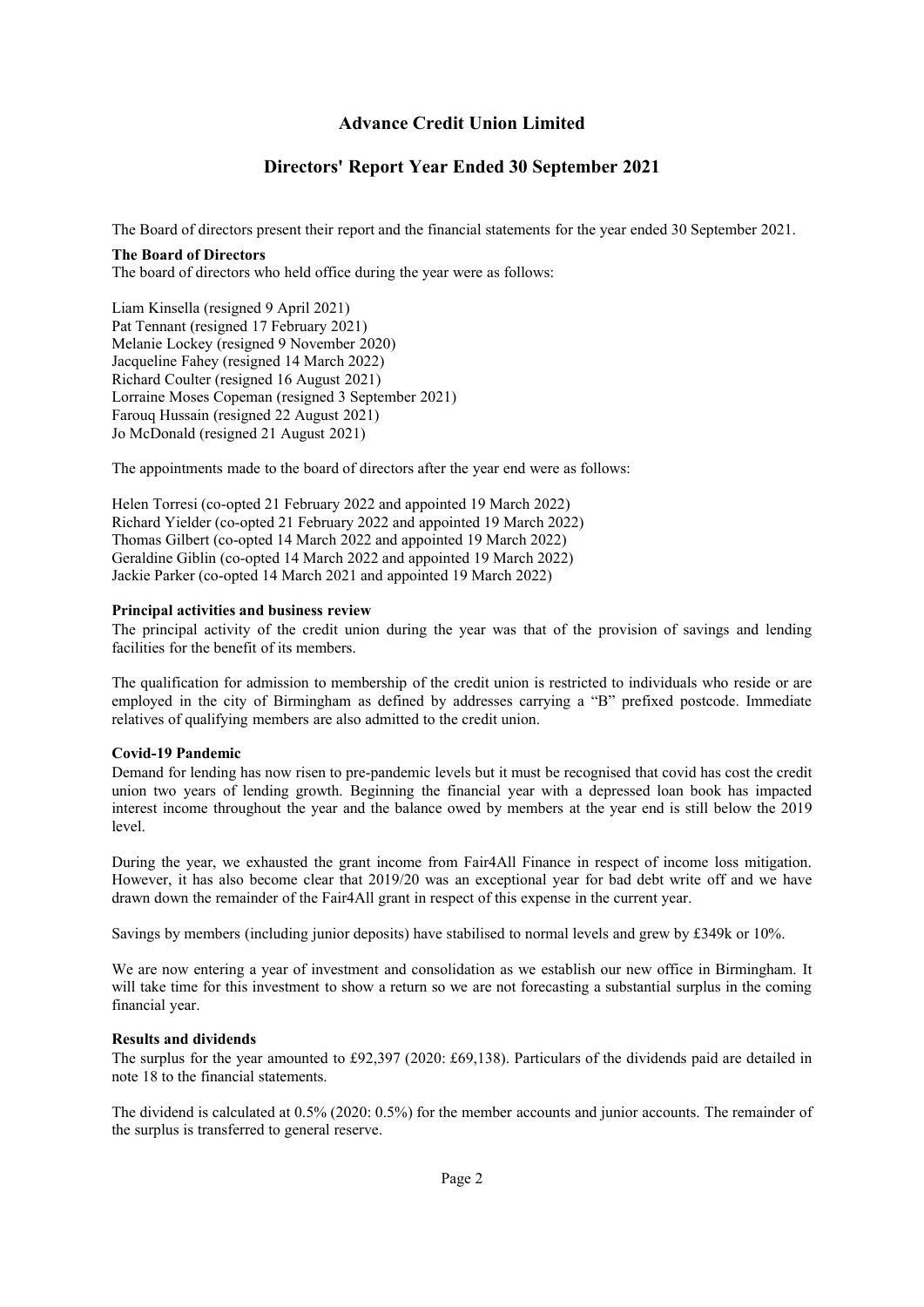## **Directors' Report Year Ended 30 September 2021**

#### **Directors responsibilities**

The directors are responsible for preparing the Annual Report and the financial statements in accordance with applicable law and regulations.

Credit Union Law requires the directors to prepare financial statements for each financial year. Under that law the Board of Directors have elected to prepare the financial statements in accordance with United Kingdom Generally Accepted Accounting Practice (United Kingdom Accounting Standards and applicable law). Under Credit Union law the Board of Directors must not approve the financial statements unless they are satisfied that they give a true and fair view of the state of affairs of the Credit Union and of the surplus or deficit of the Credit Union for that period. In preparing these financial statements, the Board of Directors are required to:

· select suitable accounting policies and apply them consistently;

· make judgements and accounting estimates that are reasonable and prudent; and

· prepare the financial statements on the going concern basis unless it is inappropriate to presume that the Credit Union will continue in business.

The directors are responsible for keeping adequate accounting records that are sufficient to show and explain the Credit Union's transactions and disclose with reasonable accuracy at any time the financial position of the Credit Union and enable them to ensure that the financial statements comply with The Co-operative and Community Benefit Societies Act 2014 within the Credit Union Act 1979. They are also responsible for safeguarding the assets of the Credit Union and hence for taking reasonable steps for the prevention and detection of fraud and other irregularities.

#### **Disclosure of information to the auditors**

Each director has taken steps that they ought to have taken as a director in order to make themselves aware of any relevant audit information and to establish that the Credit Union's auditors are aware of that information. The directors confirm that there is no relevant information that they know of and which they know the auditors are unaware of.

#### **Reappointment of auditors**

.................................................

Hallidays will be recommended for re-appointment at the AGM under The Co-operative and Community Benefit Societies Act 2014.

Approved by the board on ......................... and signed on its behalf by:

Helen Torresi Acting Chair

................................................. Richard Yielder Acting Director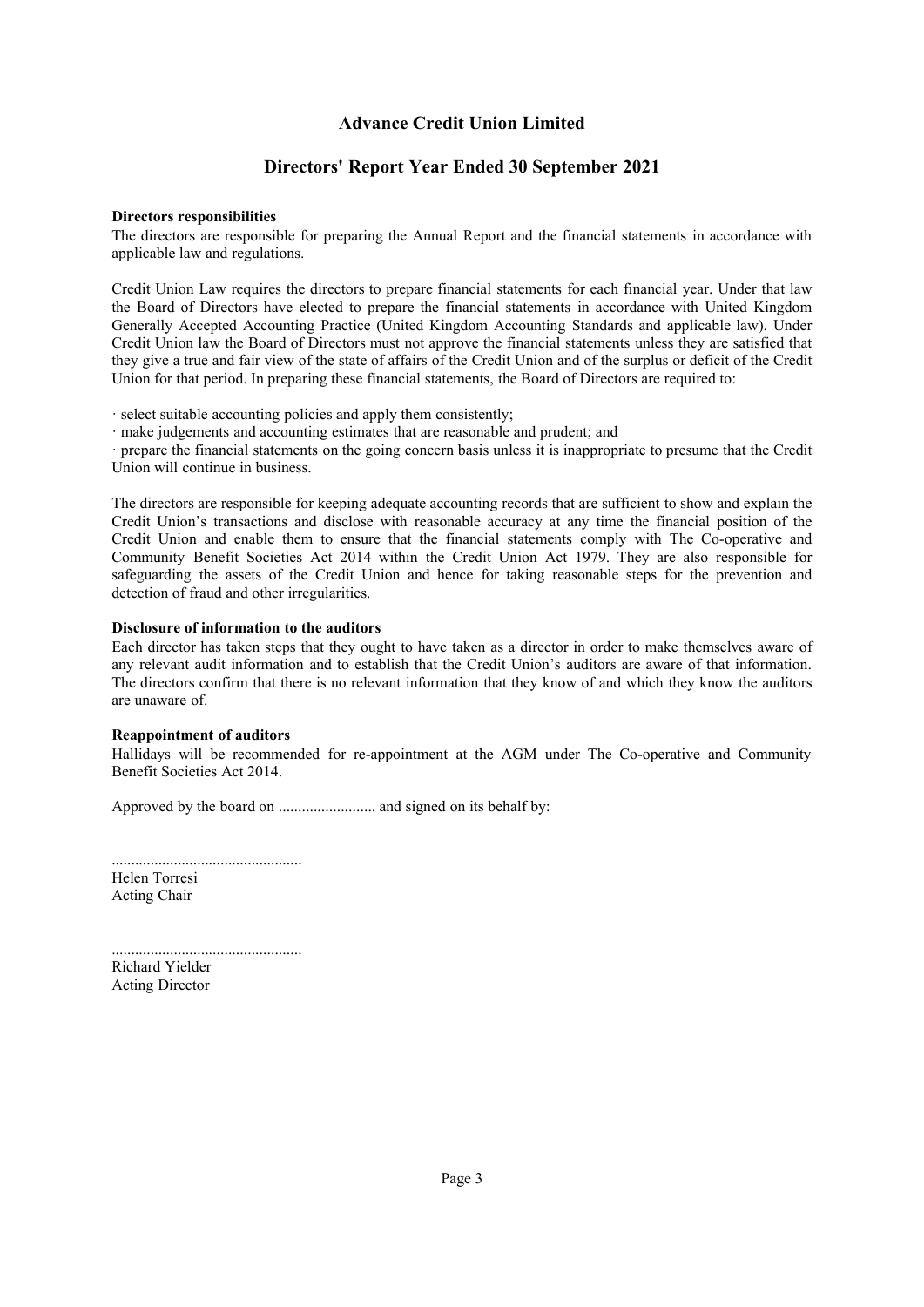### **Independent Auditor's Report to the Members of Advance Credit Union Limited**

#### <span id="page-5-0"></span>**Opinion**

We have audited the financial statements of Advance Credit Union Limited for the year ended 30 September 2021, which comprise of the Revenue Account, Balance Sheet, Statement of Changes in Equity, Statement of Cash Flows, and Notes to the Financial Statements, including a summary of significant accounting policies. The financial reporting framework that has been applied in their preparation is applicable law and United Kingdom Accounting Standards (United Kingdom Generally Accepted Accounting Practice), including FRS 102 "The Financial reporting Standard applicable in the UK and Republic of Ireland".

In our opinion the financial statements:

- give a true and fair view of the state of the Credit Union's affairs as at 30 September 2021 and of its surplus for the year then ended;
- have been properly prepared in accordance with United Kingdom Generally Accepted Accounting Practice; and
- have been prepared in accordance with the requirements of The Co-operative and Community Benefit Societies Act 2014.

#### **Basis for opinion**

We conducted our audit in accordance with International Standards on Auditing (UK) (ISAs (UK)) and applicable law. Our responsibilities under those standards are further described in the Auditor's responsibilities for the audit of the financial statements section of our report. We are independent of the Credit Union in accordance with the ethical requirements that are relevant to our audit of the financial statements in the UK, including the FRC's Ethical Standard, and we have fulfilled our other ethical responsibilities in accordance with these requirements. We believe that the audit evidence we have obtained is sufficient and appropriate to provide a basis for our opinion.

#### **Conclusions relating to going concern**

In auditing the financial statements, we have concluded that the Board's use of the going concern basis of the accounting in the preparation of the financial statements is appropriate.

Based on the work we have performed, we have not identified any material uncertainties relating to events or conditions that individually or collectively, may case significant doubt on the Credit Union's ability to continue as a going concern for a period of at least twelve months from when the financial statements are authorised for issue.

Our responsibilities and the responsibilities of the board of directors with respect to going concern are described in the relevant sections of this report.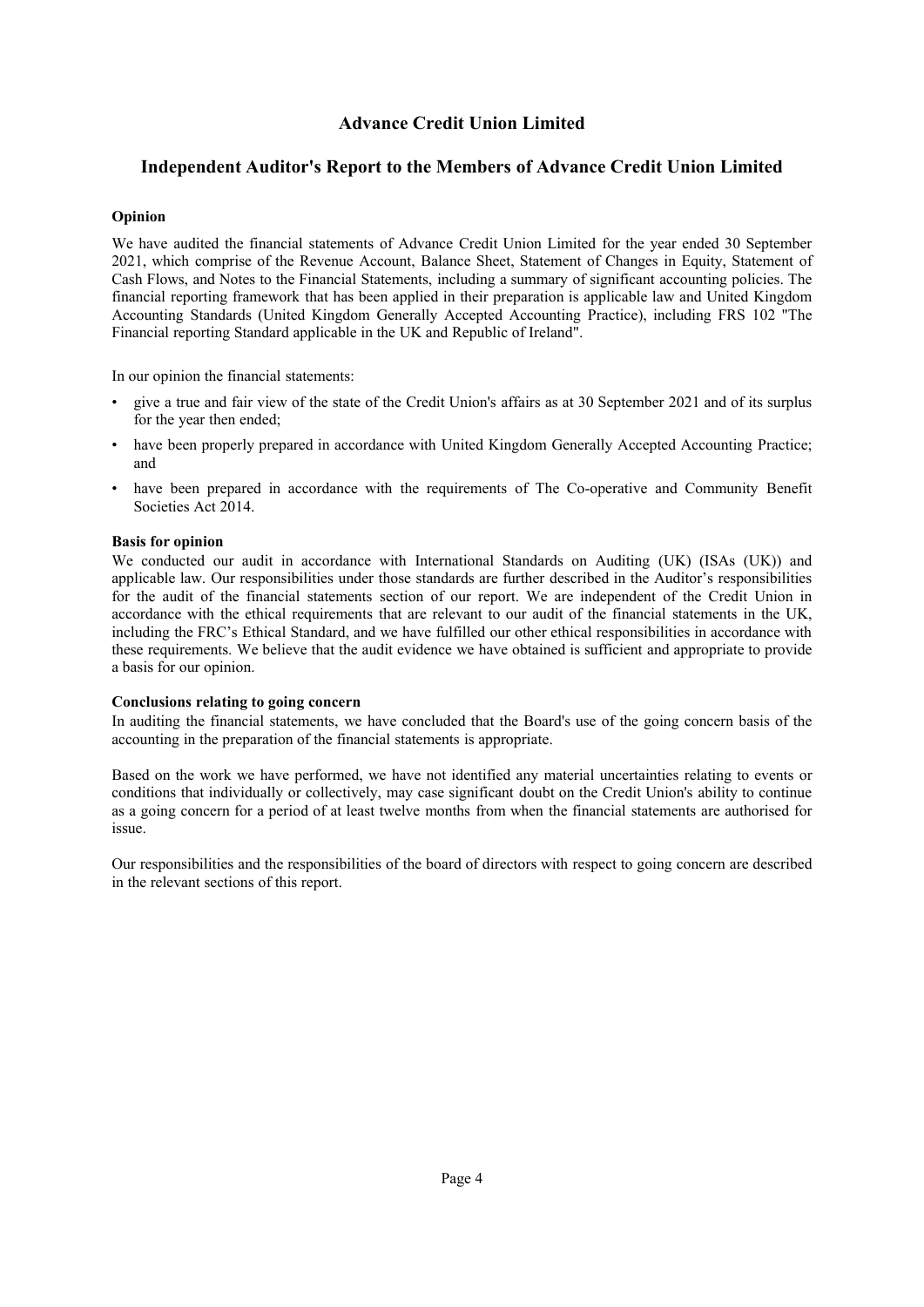### **Independent Auditor's Report to the Members of Advance Credit Union Limited**

#### **Other information**

The Board is responsible for the other information. The other information comprises the information included in the annual report, other than the financial statements and our auditor's report thereon. Our opinion on the financial statements does not cover the other information and, except to the extent otherwise explicitly stated in our report, we do not express any form of assurance conclusion thereon.

In connection with our audit of the financial statements, our responsibility is to read the other information and, in doing so, consider whether the other information in materially inconsistent with the financial statements or our knowledge obtained in the audit or otherwise appears to be materially misstated. If we identify such material inconsistencies or apparent material misstatements, we are required to determine whether there is a material misstatement in the financial statements or a material misstatement of the other information. If, based on the work we have performed, we conclude that there is a material misstatement of this other information, we are required to report that fact.

We have nothing to report in this regard.

#### **Matters on which we are required to report by exception**

We have nothing to report in respect of the following matters where The Co-operative and Community Benefit Societies Act 2014 requires us to report to you if, in our opinion:

- a satisfactory system of control over transactions has not been maintained; or
- the Credit Union has not kept proper accounting records; or
- the financial statements are not in agreement with the books of account; or
- we have not received all the information and explanations we require for our audit.

#### **Respective responsibilities of The Board of Directors**

As explained more fully in The Board of Directors' Responsibilities (set out on page 3), the board are responsible for the preparation of the financial statements and for being satisfied that they give a true and fair view, and for such internal control as the directors determine is necessary to enable the preparation of financial statements that are free from material misstatement, whether due to fraud or error.

In preparing the financial statements, the Board of Directors are responsible for assessing the Credit Union's ability to continue as a going concern, disclosing, as applicable, matters related to going concern and using the going concern basis of accounting unless the Board of Directors either intend to liquidate the Credit Union or to cease operations, or have no realistic alternative but to do so.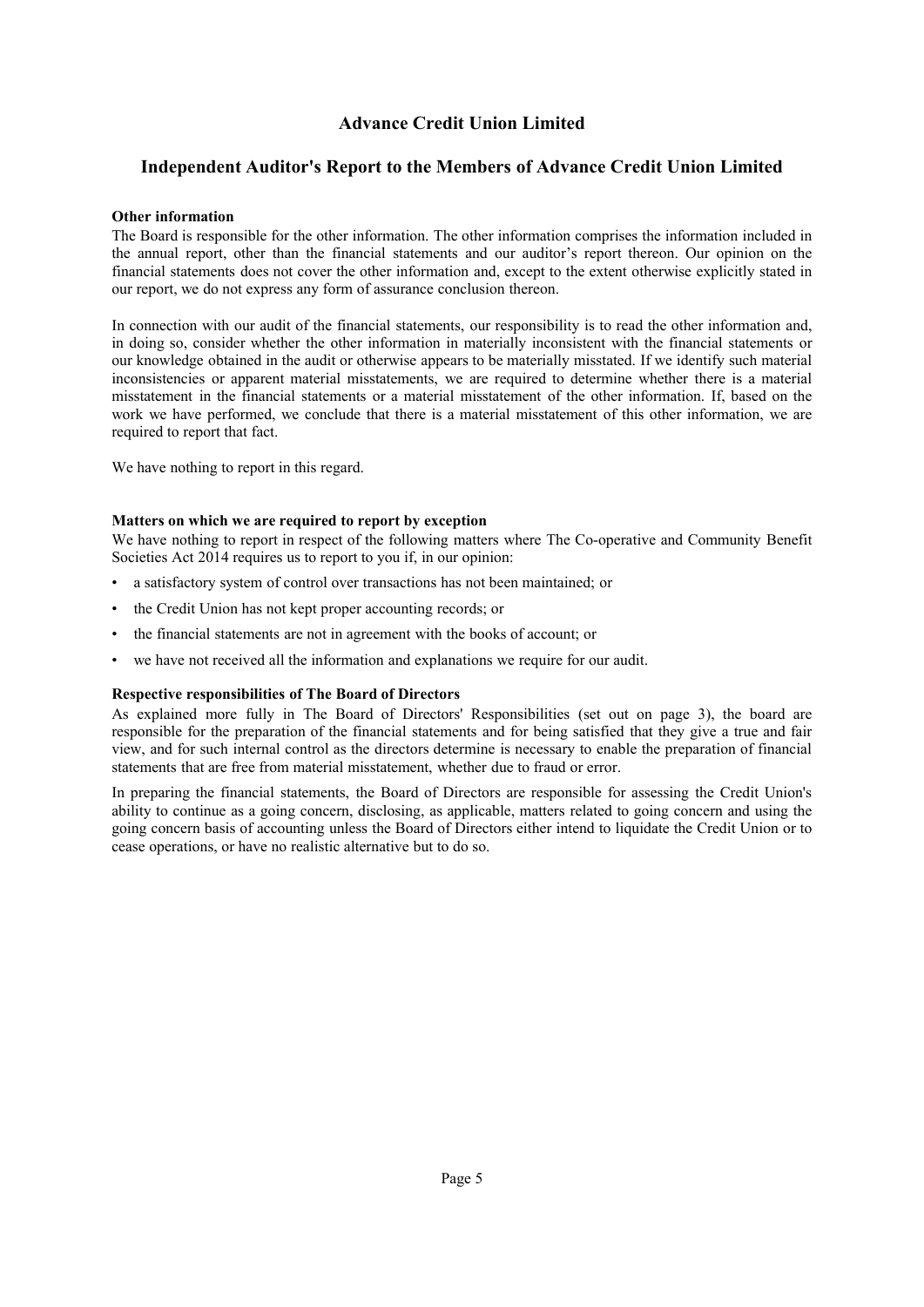### **Independent Auditor's Report to the Members of Advance Credit Union Limited**

#### **Auditor's responsibilities for the audit of the financial statements**

Our objectives are to obtain reasonable assurance about whether the financial statements as a whole are free from material misstatement, whether due to fraud or error, and to issue an auditor's report that includes our opinion. Reasonable assurance is a high level of assurance, but is not a guarantee that an audit conducted in accordance with ISAs (UK) will always detect a material misstatement when it exists. Misstatements can arise from fraud or error and are considered material if, individually or in the aggregate, they could reasonably be expected to influence the economic decisions of users taken on the basis of these financial statements.

As part of an audit in accordance with ISAs (UK), we exercise professional judgment and maintain professional scepticism throughout the audit. We also:

- Identify and assess the risks of material misstatement of the financial statements, whether due to fraud or error, design and perform audit procedures responsive to those risks, and obtain audit evidence that is sufficient and appropriate to provide a basis for our opinion. The risk of not detecting a material misstatement resulting from fraud is higher than for one resulting from error, as fraud may involve collusion, forgery, intentional omissions, misrepresentations, or the override of internal control.
- Obtain an understanding of internal control relevant to the audit in order to design audit procedures that are appropriate in the circumstances, but not for the purpose of expressing an opinion on the effectiveness of the Credit Union's internal control.
- Evaluate the appropriateness of accounting policies used and the reasonableness of accounting estimates and related disclosures made by the Board of Directors.
- Conclude on the appropriateness of the Board of Directors use of the going concern basis of accounting and, based on the audit evidence obtained, whether a material uncertainty exists related to events or conditions that may cast significant doubt on the Credit Union's ability to continue as a going concern. If we conclude that a material uncertainty exists, we are required to draw attention in our auditor's report to the related disclosures in the financial statements or, if such disclosures are inadequate, to modify our opinion. Our conclusions are based on the audit evidence obtained up to the date of our auditor's report. However, future events or conditions may cause the Credit Union to cease to continue as a going concern.
- Evaluate the overall presentation, structure and content of the financial statements, including the disclosures, and whether the financial statements represent the underlying transactions and events in a manner that achieves fair presentation.
- Obtain sufficient appropriate audit evidence regarding the financial information of the entities or business activities within the Credit Union to express an opinion on the financial statements. We are responsible for the direction, supervision and performance of the Credit Union audit. We remain solely responsible for our audit opinion.

We communicate with those charged with governance regarding, among other matters, the planned scope and timing of the audit and significant audit findings, including any significant deficiencies in internal control that we identify during our audit.

#### **Use of this report**

This report is made solely to the Credit Union's members, as a body, in accordance with Section 87, Part 7 of Chapter 14 of The Co-operative and Community Benefit Societies Act 2014. Our audit work has been undertaken so that we might state to the Credit Union those matters we are required to state to them in an auditor's report and for no other purpose. To the fullest extent permitted by law, we do not accept or assume responsibility to anyone other than the Credit Union as a body, for our audit work, for this report, or for the opinions we have formed.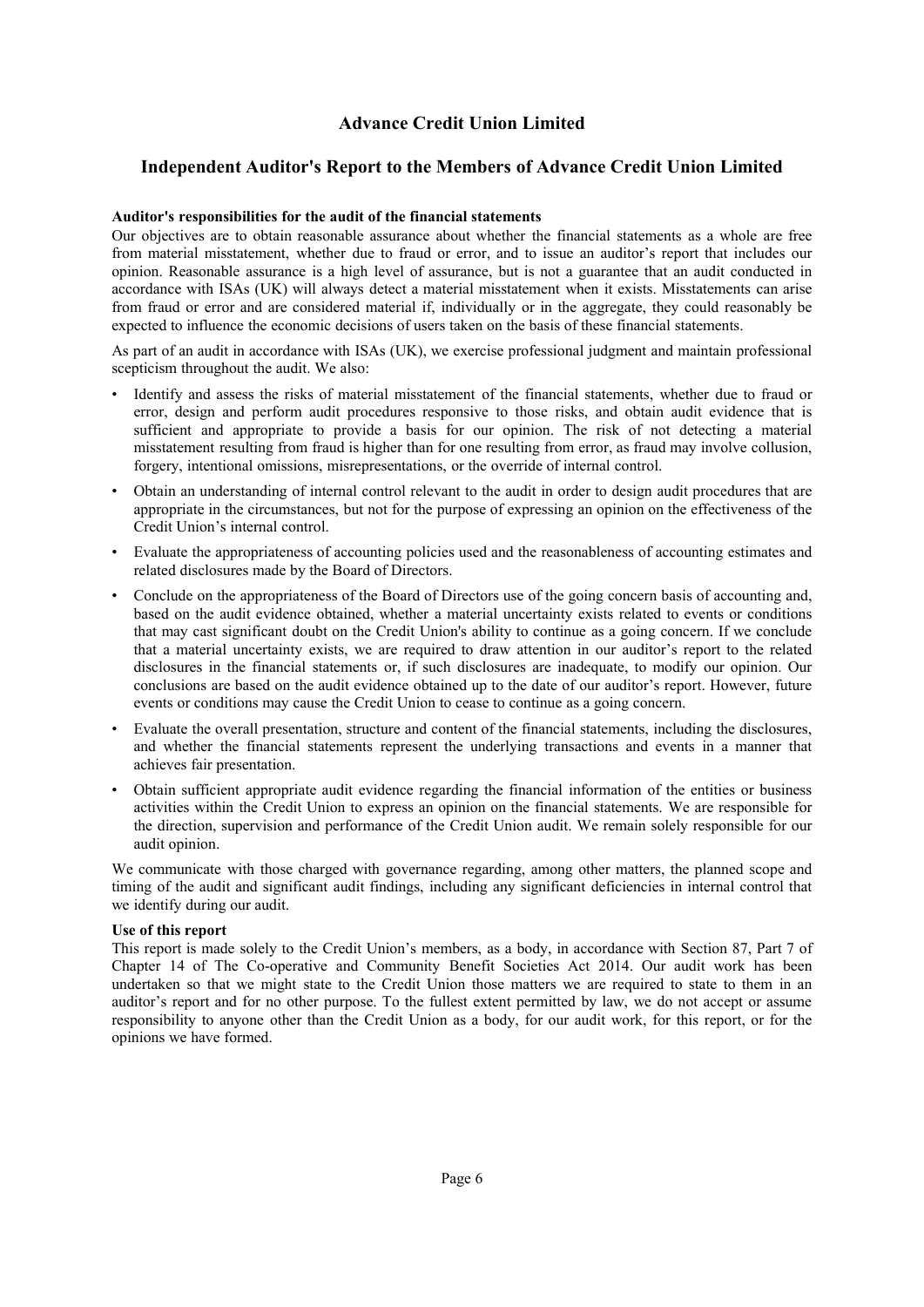## **Independent Auditor's Report to the Members of Advance Credit Union Limited**

...................................... Hallidays Statutory Auditor Riverside House Kings Reach Business Park Yew Street, Stockport SK4 2HD

Date:.............................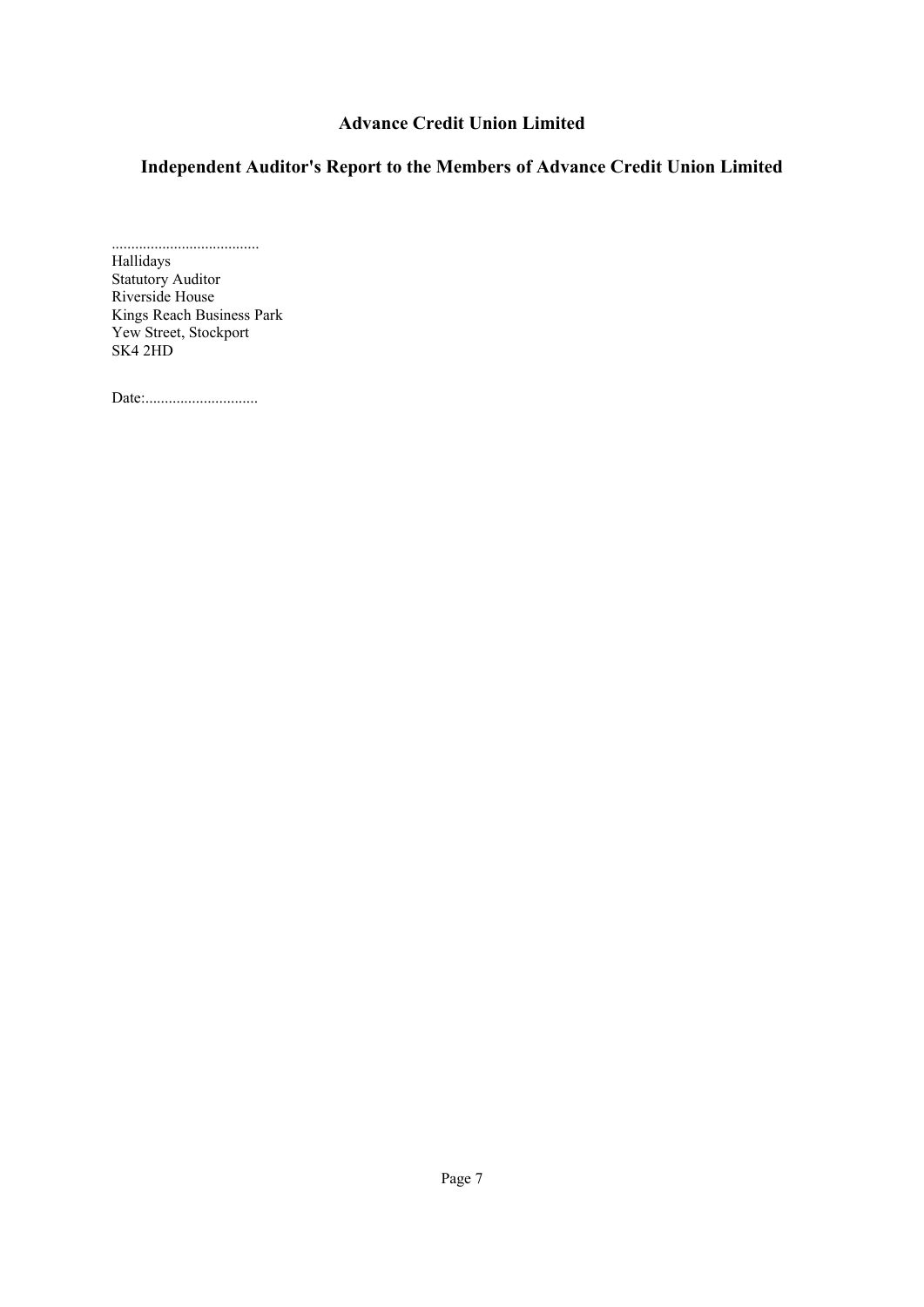## **Revenue Account for the Year Ended 30 September 2021**

<span id="page-9-0"></span>

|                                          | <b>Note</b> | 2021<br>£  | 2020<br>£  |
|------------------------------------------|-------------|------------|------------|
| Income                                   | 3           | 531,795    | 523,552    |
| Administrative expenses                  |             | (439, 139) | (453, 362) |
| Operating surplus                        | 4           | 92,656     | 70,190     |
| Surplus/(Deficit) before tax             |             | 92,656     | 70,190     |
| Taxation                                 | 8           | (259)      | (1,052)    |
| Surplus/(Deficit) for the financial year |             | 92,397     | 69,138     |

The above results were derived from continuing operations.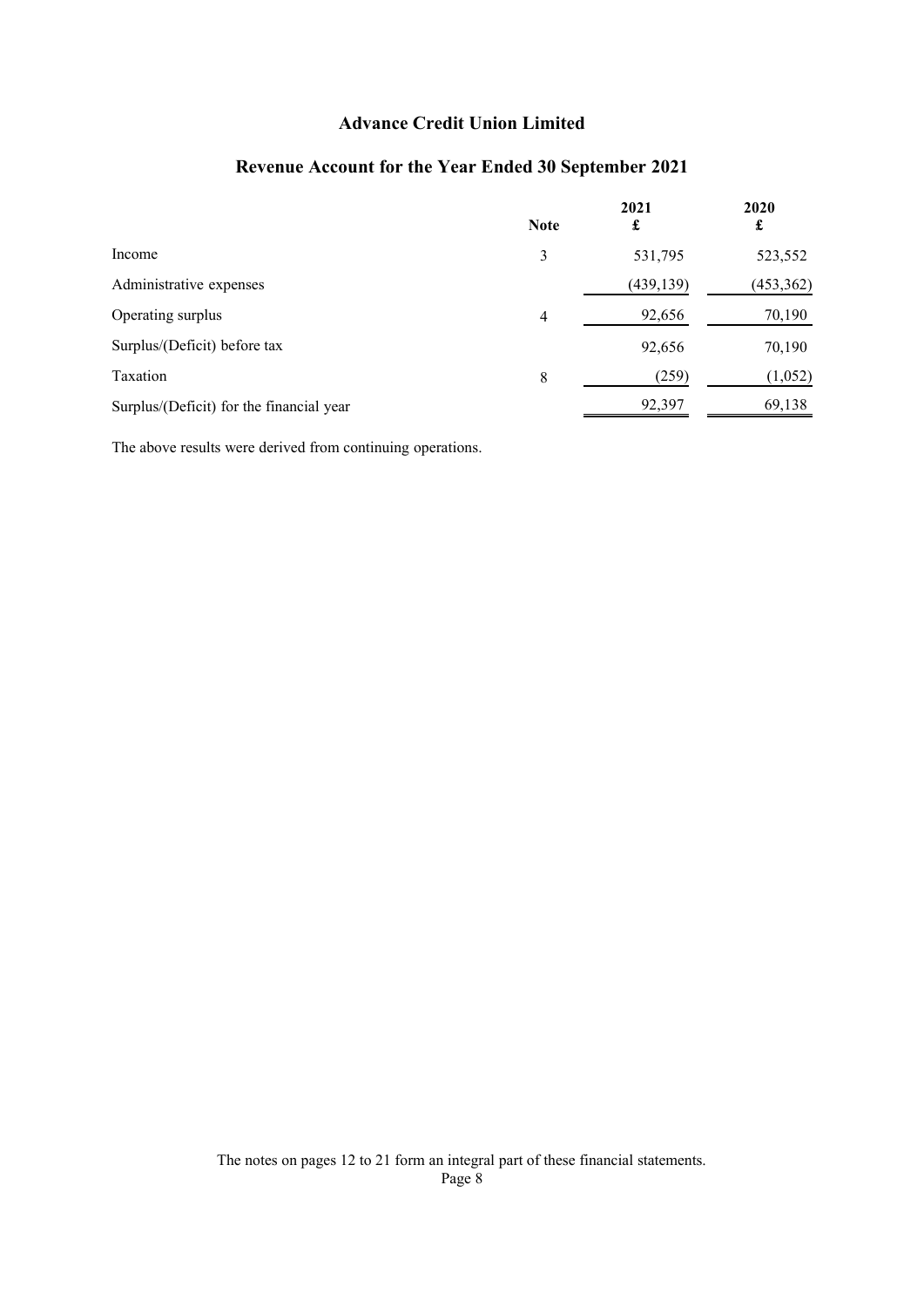## **(FCA Registration number: 213228) Balance Sheet as at 30 September 2021**

<span id="page-10-0"></span>

|                                         | <b>Note</b> | 2021<br>£ | 2020<br>£ |
|-----------------------------------------|-------------|-----------|-----------|
| <b>Fixed assets</b>                     |             |           |           |
| Tangible assets                         | 9           | 28,889    | 20,672    |
| <b>Current assets</b>                   |             |           |           |
| Debtors                                 | 10          | 1,391,031 | 1,271,025 |
| Cash at bank and in hand                | 11          | 2,910,700 | 2,666,054 |
|                                         |             | 4,301,731 | 3,937,079 |
| <b>Total assets</b>                     |             | 4,330,620 | 3,957,751 |
| Liabilities, capital and reserves       |             |           |           |
| Members shares - repayable on demand    | 14          | 3,702,897 | 3,369,493 |
| General reserves                        |             | 466,803   | 391,600   |
| Dividend reserves                       |             | 17,248    | 14,617    |
| Other liabilities                       | 12          | 143,672   | 182,041   |
| Total liabilities, capital and reserves |             | 4,330,620 | 3,957,751 |

Approved by the board on ......................... and signed on its behalf by:

................................................. Helen Torresi Acting Chair

................................................. Richard Yielder Acting Director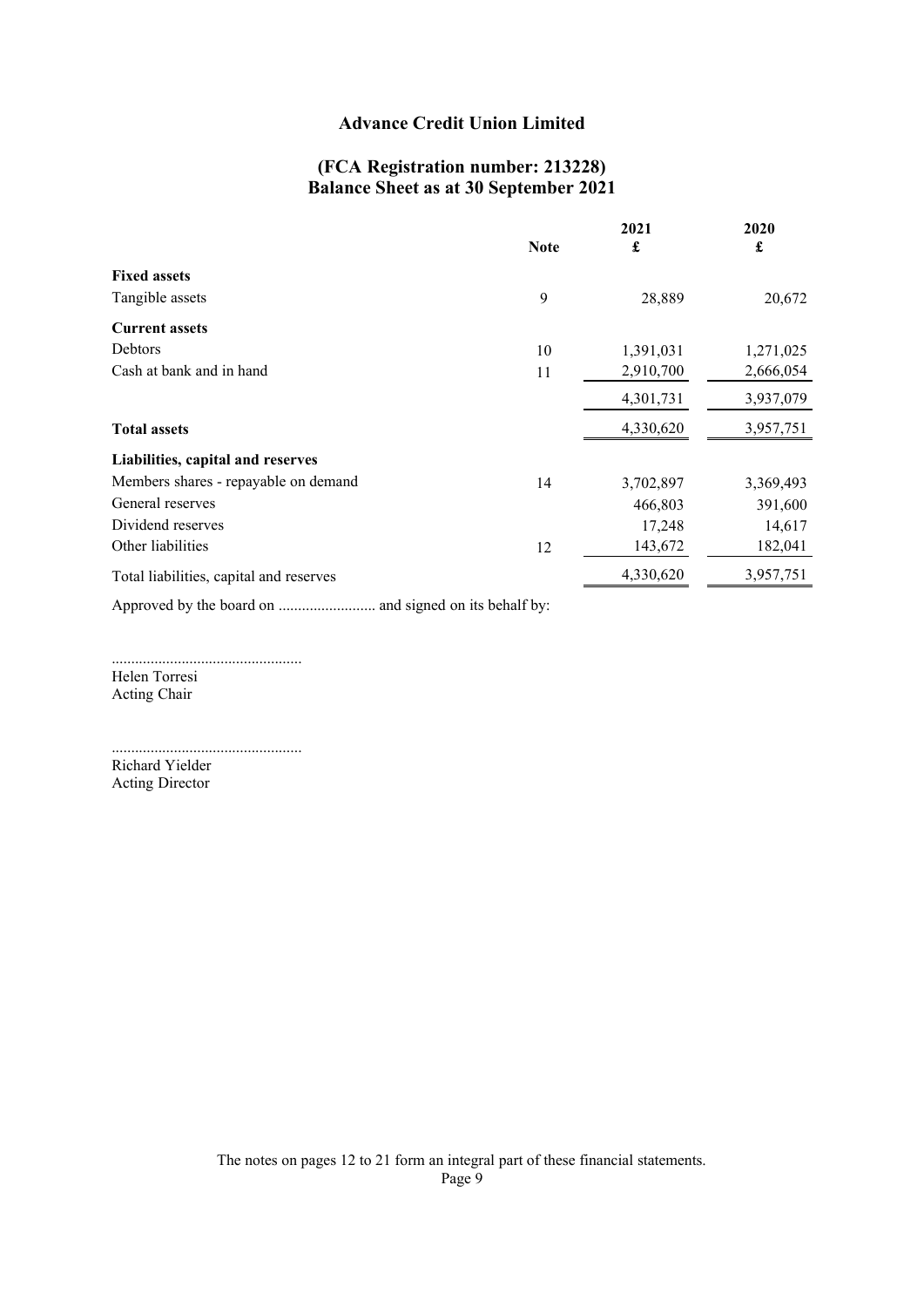## **Statement of Changes in Equity for the Year Ended 30 September 2021**

<span id="page-11-0"></span>

|                            | <b>Members</b><br>shares<br>£ | General<br>reserves<br>£ | <b>Dividend</b><br>reserves<br>£ | <b>Total</b><br>£ |
|----------------------------|-------------------------------|--------------------------|----------------------------------|-------------------|
| At 1 October 2020          | 3,369,493                     | 391,600                  | 14,617                           | 3,775,710         |
| Surplus for the year       |                               |                          | 92,397                           | 92,397            |
| Transfers                  |                               | 75,203                   | (75,203)                         |                   |
| Total comprehensive income |                               | 75,203                   | 17,194                           | 92,397            |
| Dividends                  |                               |                          | (14, 563)                        | (14, 563)         |
| Member shares deposited    | 6,207,630                     |                          |                                  | 6,207,630         |
| Member shares withdrawn    | (5,874,226)                   |                          |                                  | (5,874,226)       |
| At 30 September 2021       | 3,702,897                     | 466,803                  | 17,248                           | 4,186,948         |
|                            | <b>Members</b><br>shares<br>£ | General<br>reserves<br>£ | <b>Dividend</b><br>reserves<br>£ | <b>Total</b><br>£ |
| At 1 October 2019          | 2,814,610                     | 334,157                  | 25,408                           | 3,174,175         |
| Surplus for the year       |                               |                          | 69,138                           | 69,138            |
| Transfers                  |                               | 57,443                   | (57, 443)                        |                   |
| Total comprehensive income |                               | 57,443                   | 11,695                           | 69,138            |
| Dividends                  |                               |                          | (22, 486)                        | (22, 486)         |
| Member shares deposited    | 5,758,734                     |                          |                                  | 5,758,734         |
| Member shares withdrawn    | (5,203,851)                   |                          |                                  | (5,203,851)       |
| At 30 September 2020       | 3,369,493                     | 391,600                  | 14,617                           | 3,775,710         |

The notes on pages [12](#page-13-1) to [21](#page-13-1) form an integral part of these financial statements. Page 10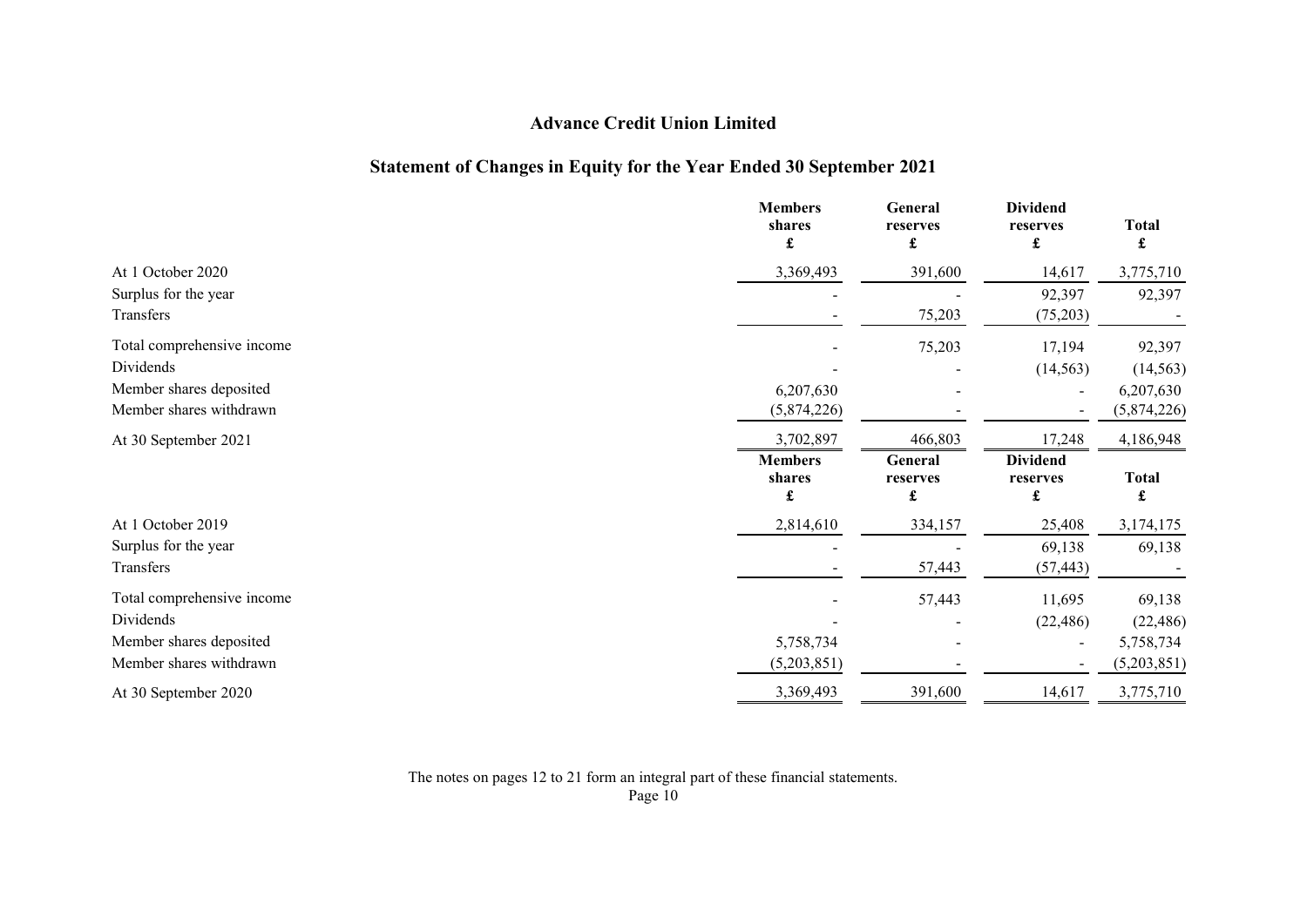## **Statement of Cash Flows for the Year Ended 30 September 2021**

<span id="page-12-0"></span>

|                                                              |             | 2021        | 2020        |
|--------------------------------------------------------------|-------------|-------------|-------------|
|                                                              | <b>Note</b> | £           | £           |
| Cash flows from operating activities                         |             |             |             |
| Surplus for the year                                         |             | 92,397      | 69,138      |
| Adjustments to cash flows from non-cash items                |             |             |             |
| Depreciation and amortisation                                | 4           | 9,278       | 9,530       |
| Taxation provision                                           | 8           | 259         | 1,052       |
| <b>Impairment</b> losses                                     |             | 40,291      | 73,216      |
|                                                              |             | 142,225     | 152,936     |
| Working capital adjustments                                  |             |             |             |
| Increase in other debtors                                    | 10          | (36,065)    | (12, 887)   |
| Increase/(decrease) in other creditors                       | 12          | 29,654      | (10, 813)   |
| (Decrease)/increase in deferred income, including government |             |             |             |
| grants                                                       |             | (67,230)    | 53,425      |
| Cash generated from operations                               |             | 68,584      | 182,661     |
| Taxation paid                                                | 8           | (1,052)     | (1, 393)    |
| Net cash flow from operating activities                      |             | 67,532      | 181,268     |
| <b>Cash flows from investing activities</b>                  |             |             |             |
| Acquisitions of tangible assets                              |             | (17, 495)   | (3,808)     |
| Cash flows from changes in operating assets and liabilities  |             |             |             |
| Dividends paid                                               | 18          | (14, 563)   | (22, 486)   |
| Cash inflow from share deposits                              |             | 6,207,630   | 5,758,734   |
| Cash outflow from share withdrawals                          |             | (5,874,226) | (5,203,851) |
| New loans to members                                         |             | (2,813,845) | (2,518,750) |
| Repayment of loans by members                                |             | 2,689,613   | 2,580,078   |
| Net cash flows from operating activities                     |             | 194,609     | 593,725     |
| Net increase in cash and cash equivalents                    |             | 244,646     | 771,185     |
| Cash and cash equivalents at 1 October                       |             | 2,666,054   | 1,894,869   |
| Cash and cash equivalents at 30 September                    |             | 2,910,700   | 2,666,054   |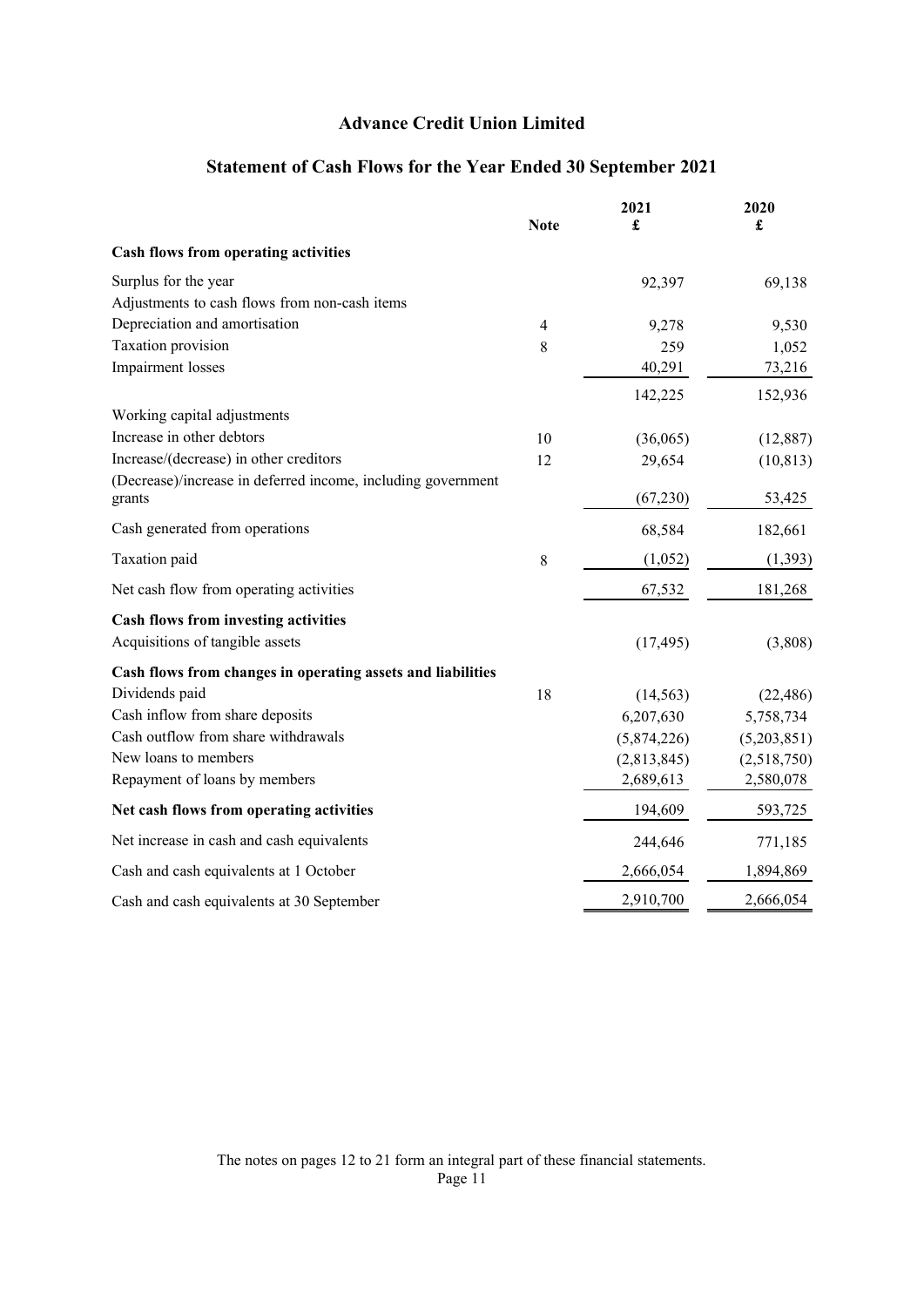### <span id="page-13-1"></span>**Notes to the Financial Statements for the Year Ended 30 September 2021**

#### <span id="page-13-0"></span>**[1](#page-13-0) General information**

The address of its registered office is: 200 Sutton New Road Erdington Birmingham **B23 6QU** 

#### Authorised for issue date

#### **Legal and regulatory framework**

The Credit Union is a society established under the Industrial and Provident Societies Act 1965, whose principal activity is to operate as a Credit Union, within the meaning of the Credit Unions Act 1979. The Credit Union has registered with the FCA under the provisions of the Co-Operative and Community Benefit Societies Act 2014.

<span id="page-13-2"></span>In accordance with the regulatory environment for Credit Union's, deposits from members can be made by subscription for redeemable shares, deferred shares and interest-bearing shares. At present the Credit Union has only issued redeemable shares.

#### **[2](#page-13-2) Accounting policies**

#### **Summary of significant accounting policies and key accounting estimates**

The principal accounting policies applied in the preparation of these financial statements are set out below. These policies have been consistently applied to all the years presented, unless otherwise stated.

#### **Statement of compliance**

These financial statements were prepared in accordance with Financial Reporting Standard 102 'The Financial Reporting Standard applicable in the UK and Republic of Ireland'.

#### **Basis of preparation**

These financial statements have been prepared in accordance with FRS102 'The Financial Reporting Standard Applicable in the UK and Republic of Ireland' and also with The Co-Operative and Community Benefit Societies Act 2014.

The financial statements are prepared on the historical cost basis.

#### **Going concern**

At the balance sheet date, the financial statements were prepared on a going concern basis which assumes the credit union will continue in operational existence for the foreseeable future.

The board have reviewed both capital and liquidity ratios for their industry as well as considering the reputational position of the Credit Union and accordingly have prepared the financial statements on a going concern basis.

The board have considered the impact of Brexit and COVID-19 on the ability of the credit union to continue in operational existence for the foreseeable future, being at least 12 months from the audit report date. The board have made assumptions when preparing forecasts for the business around the uncertainty due to COVID-19 that lead them to conclude the business is a going concern.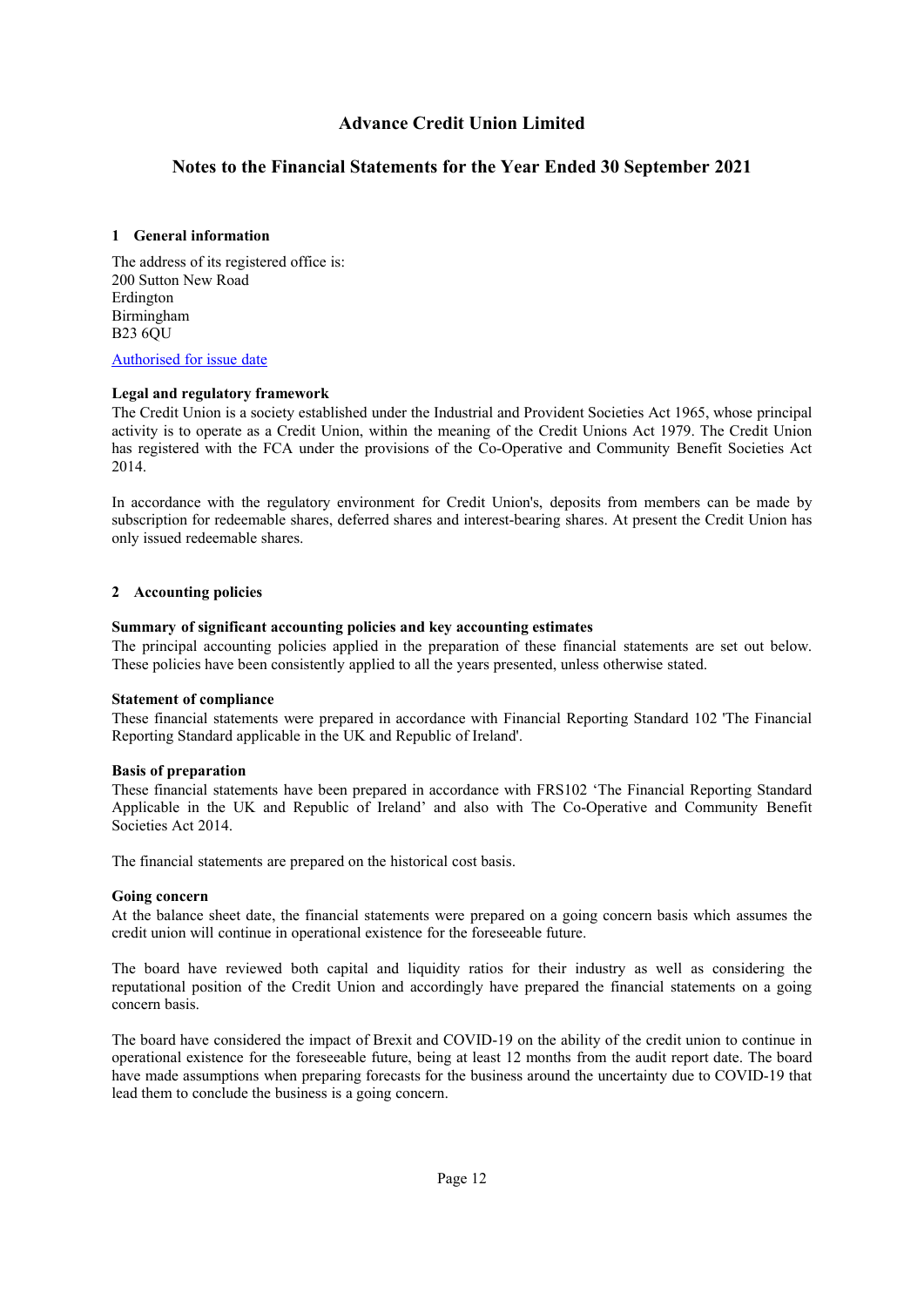### **Notes to the Financial Statements for the Year Ended 30 September 2021**

#### **Income**

Loan interest receivable and similar income: Interest on both loans to members and loans to banks (ie. cash and cash equivalents held on deposit with other financial institutions) is recognised using the effective interest method, and is calculated and accrued on a daily basis.

Fees and commissions receivable: Fees and charges either arise in connection with a specific transaction, or accrue evenly over the year. Income relating to individual transactions is recognised when the transaction is completed.

#### **Other grants**

Grant income is recognised on an accruals basis . Deferred grants in respect of capital expenditure are credited to the income and expenditure account over the estimated useful life of the relevant fixed assets. Deferred grants and funding in respect of revenue items are credited to the income and expenditure account over the period to which they relate or to match the relevant expenditure. The grants/ funding shown in the balance sheet represent the grants / funding receivable to date less the amount so far credited to the income and expenditure account.

#### **Tax**

The tax charge for the year reflects current tax payable. Current tax is the expected corporation tax payable for the year, using tax rates in force for the year. The Credit Union is not liable to corporation tax payable on its activities of making loans to members, and investing surplus funds, as these are not classified as a trade. However, corporation tax is payable on investment income.

As a result of the limited activities of the Credit Union from which surpluses are chargeable to corporation tax, it is unlikely that deferred tax will arise.

#### **Tangible assets**

Tangible assets are stated in the statement of financial position at cost, less any subsequent accumulated depreciation and subsequent accumulated impairment losses.

The cost of tangible assets includes directly attributable incremental costs incurred in their acquisition and installation.

#### **Depreciation**

Depreciation is provided to write off the cost of each item of property, plant and equipment, less its estimated residual value, on a straight line basis over its estimated useful life. The categories of property, plant and equipment are depreciated as follows:

**Asset class Depreciation method and rate** Leasehold improvements 20% straight line Fixtures and fittings 20% straight line

#### **Cash and cash equivalents**

Cash and cash equivalents comprise cash on hand and with the Bank of England and loans and advances to banks (ie. cash deposited with banks) with maturity of less than or equal to three months.

#### **Financial assets - loans and advances to members**

Loans to members are financial assets with fixed to determinable payments, and are not quoted in active market. Loans are recognised when cash is advanced to members and measured at amortised cost using the effective interest method.

Loans are derecognised when the right to receive cash flows from the asset have expired, usually when all amounts outstanding have been repaid by the member. The Credit Union does not transfer loans to third parties.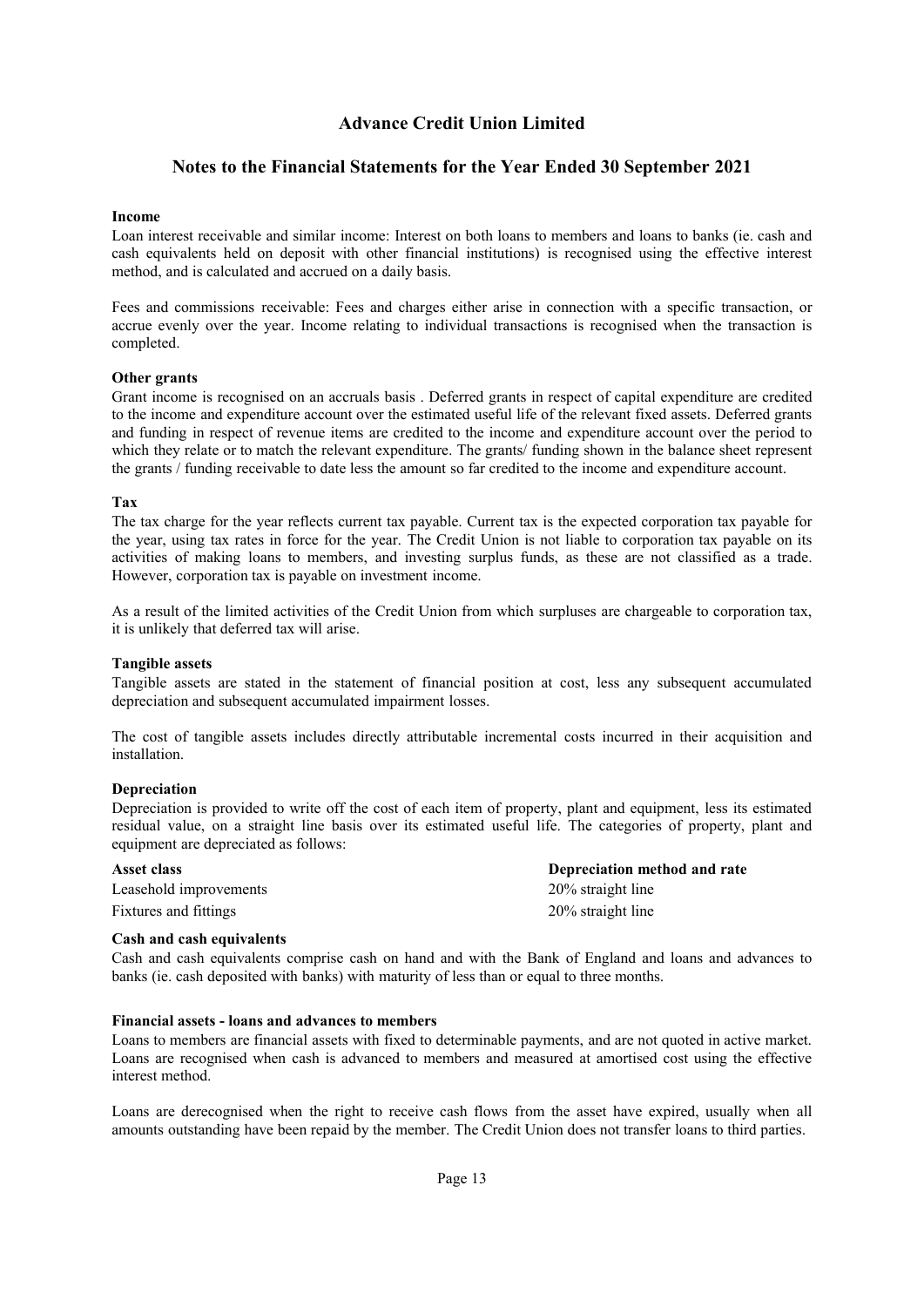### **Notes to the Financial Statements for the Year Ended 30 September 2021**

#### **Impairment of financial assets**

The Credit Union assesses, at each balance sheet date, if there is objective evidence that any of its loans to members are impaired. The loans are assessed collectively in groups that share similar credit risk characteristics, because no loans are individually significant. In addition, if, during the course of the year, there is objective evidence that any individual loan is impaired, a specific loss will be recognised.

Any impairment losses are recognised in the revenue account, as the difference between the carrying value of the loan and the net present value of the expected cash flows.

The provision for doubtful debts is made in accordance with guidance issued by the PRA/FCA

#### **Financial liabilities - members shares**

Members' shareholdings in the Credit Union are redeemable and described as members shares - repayable on demand. They are initially recognised at the amount of cash deposited and subsequently measured at initial deposit plus any dividend applicable to the members account.

#### **Employee benefits**

Defined contributions plans: The amounts charged as expenditure for the defined contribution plan are the contributions payable by the Credit Union for the relevant period.

Other employee benefits: Other short and long term employee benefits, including holiday pay, are recognised as an expense over the period they are earned.

#### **Reserves**

Retailed earnings are the accumulated surpluses to date that have not been declared as dividends returnable to members.

#### **Use of estimates and judgements**

The preparation of financial statements requires the use of certain accounting estimates. It also requires the Directors to exercise judgement in applying the Credit Unions accounting policies. The provision for doubtful debts is prepared in accordance with the PRA provision and managements assessment of the overall performance of the loan book. The estimate is required by the PRA and is a standard within the industry, as disclosed below:

The Credit Union reviews all loans which have fallen in arrears and makes a provision against the net exposure on any balances where recovery is doubtful at the following rates of provision. Management review the overall performance of the loan book in addition to this and include an additional prudent provision where necessary.

3-6 months in arrears 35% 6-9 months in arrears 60% 9-12 months in arrears 80% 12+ months in arrears 100%

#### **Leases**

Rentals applicable to operating leases where substantially all of the benefits and risks of ownership remain with the lessor are charged against the surplus on a straight line basis over the period of the lease.

#### **Share capital**

Member shares are classified as equity.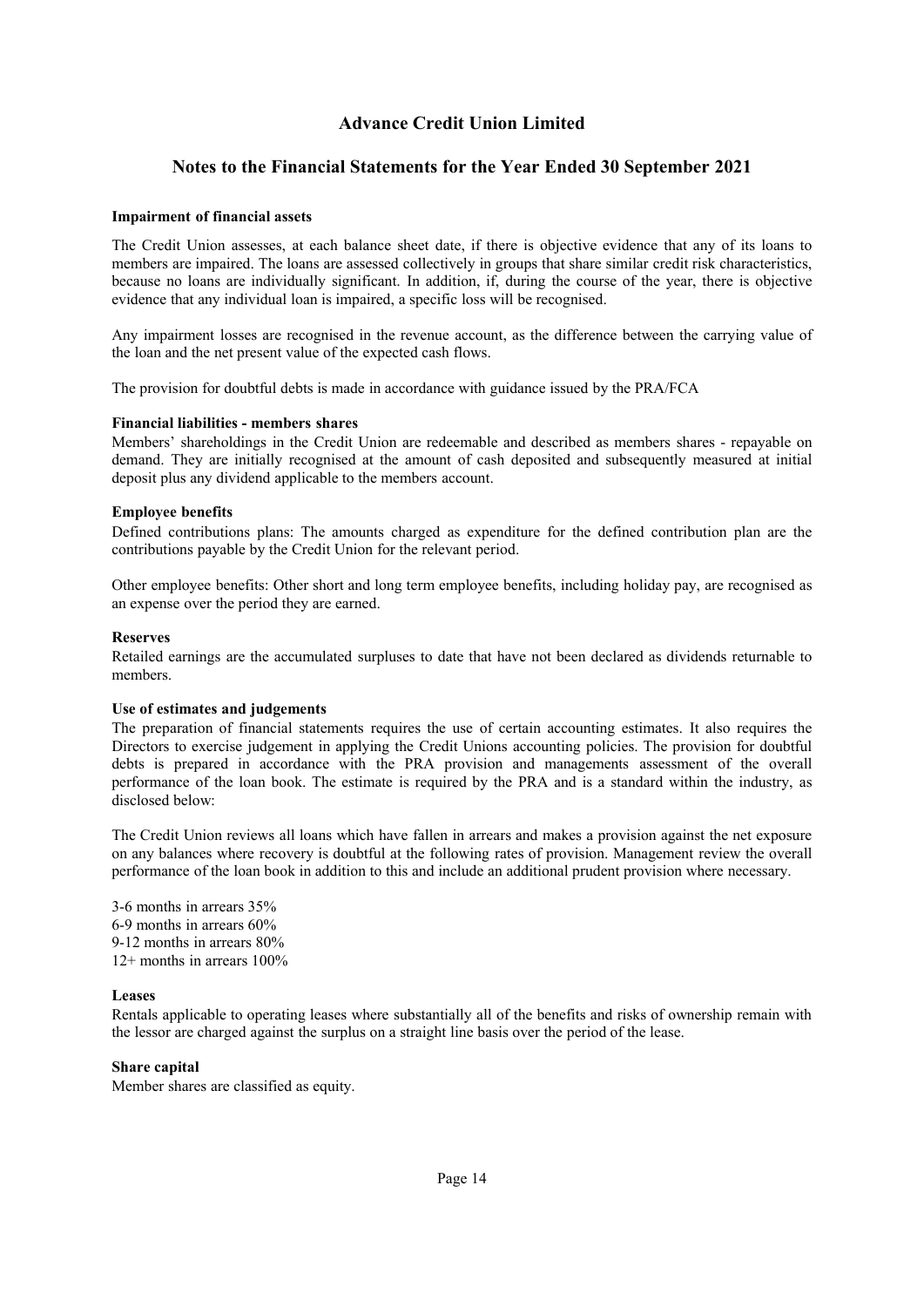## **Notes to the Financial Statements for the Year Ended 30 September 2021**

#### <span id="page-16-0"></span>**[3](#page-16-0) Revenue**

The analysis of the Credit Union's revenue for the year from continuing operations is as follows:

<span id="page-16-1"></span>

|                                              | 2021<br>£ | 2020<br>£         |
|----------------------------------------------|-----------|-------------------|
| Loan interest receivable from members        | 389,639   | 387,327           |
| Bank deposit interest                        | 1,363     | 5,537             |
| Grants received                              | 84,142    | 77,976            |
| Other revenue                                | 56,651    | 52,712            |
|                                              | 531,795   | 523,552           |
| 4 Operating profit                           |           |                   |
| Arrived at after charging/(crediting)        |           |                   |
|                                              | 2021<br>£ | 2020<br>£         |
| Depreciation expense                         | 9,278     | 9,530             |
| <b>Staff costs</b><br>5                      |           |                   |
| The aggregate payroll costs were as follows: |           |                   |
|                                              | 2021      | 2020<br>$\bullet$ |

<span id="page-16-2"></span>

| Wages and salaries                         | 167,910 | 177,954 |
|--------------------------------------------|---------|---------|
| Social security costs                      | 50,531  | 53,961  |
| Pension costs, defined contribution scheme | 5,898   | 5,976   |
| Staff training                             | 376     | 628     |
|                                            | 224,715 | 238,519 |

The average number of persons employed by the Credit Union during the year, analysed by category was as follows:

<span id="page-16-3"></span>

| 2020 |
|------|
| No.  |
|      |
|      |

#### **[6](#page-16-3) Directors' remuneration**

The directors of Advance Credit Union Limited are its key management personnel, none of whom receive any remuneration for their services.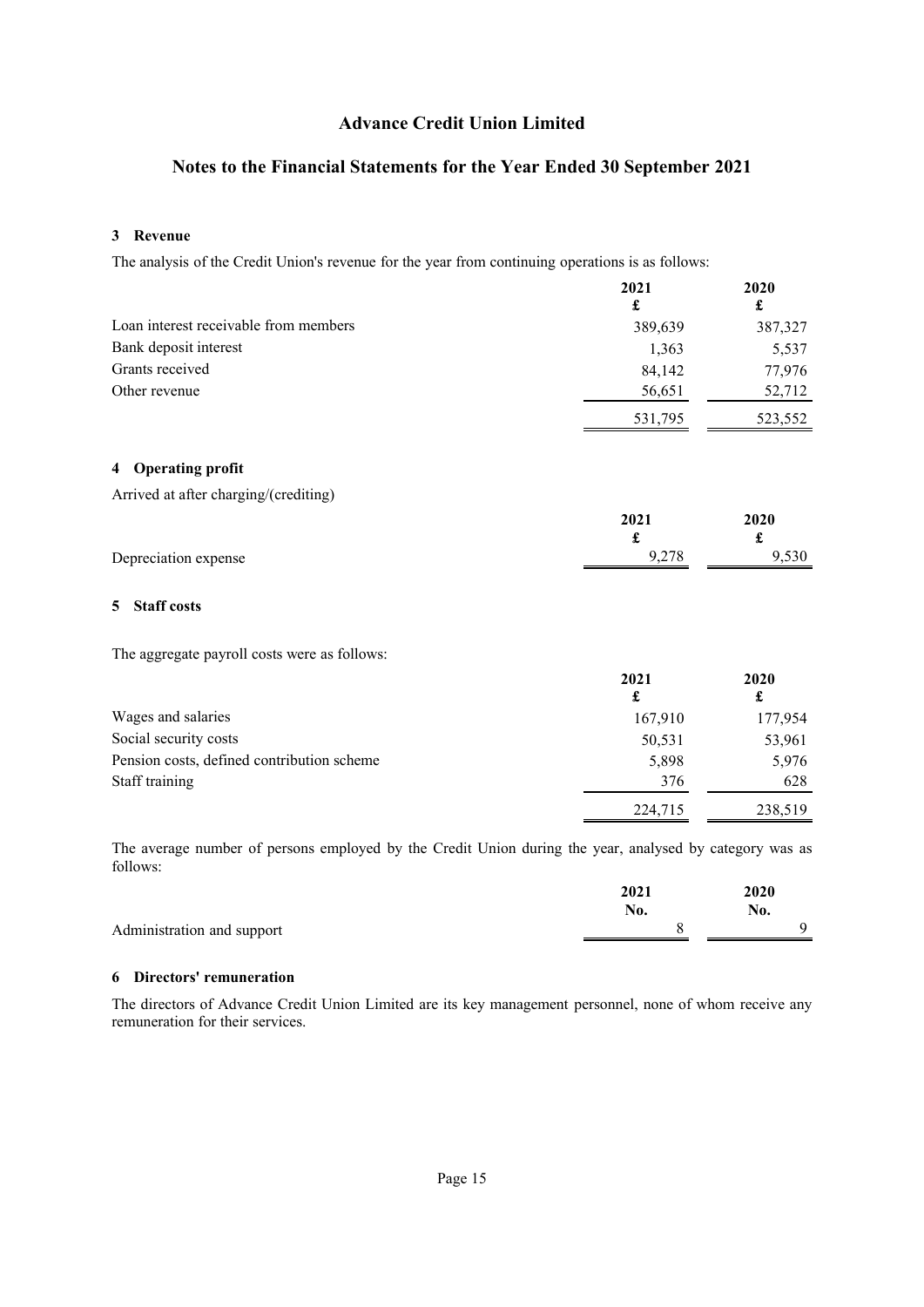## **Notes to the Financial Statements for the Year Ended 30 September 2021**

#### <span id="page-17-1"></span>**[7](#page-17-1) Auditors' remuneration**

<span id="page-17-0"></span>

|                                                | 2021<br>£ | 2020<br>£ |
|------------------------------------------------|-----------|-----------|
| Audit of the financial statements              | 5,280     | 5,280     |
|                                                | 2021<br>£ | 2020<br>£ |
| Audit of the financial statements              | 5,280     | 5,280     |
| Non audit services                             | 1,650     | 1,650     |
|                                                | 6,930     | 6,930     |
| 8 Taxation                                     |           |           |
| Tax charged/(credited) in the income statement |           |           |
|                                                | 2021<br>£ | 2020<br>£ |
| <b>Current taxation</b>                        |           |           |
| UK corporation tax                             | 259       | 1,052     |

The Credit Union is not liable to corporation tax payable on its activities of making loans to members, and investing surplus funds, as these are not classified as a trade. However, Corporation Tax is payable on investment income. As a result, the tax charge for the year differs from the standard rate of Corporation Tax. The differences are explained below:

The tax on surplus before tax for the year is the same as the standard rate of corporation tax in the UK (2020 the same as the standard rate of corporation tax in the UK) of 19% (2020 - 19%).

The differences are reconciled below:

|                                                                                                 | 2021               | 2020                |
|-------------------------------------------------------------------------------------------------|--------------------|---------------------|
| Surplus before tax                                                                              | 92,656             | 70,190              |
| Corporation tax at standard rate<br>Non-taxation surplus/(deficit) on transactions with members | 17,605<br>(17,346) | 13,336<br>(12, 284) |
| Total tax charge                                                                                | 259                | 1,052               |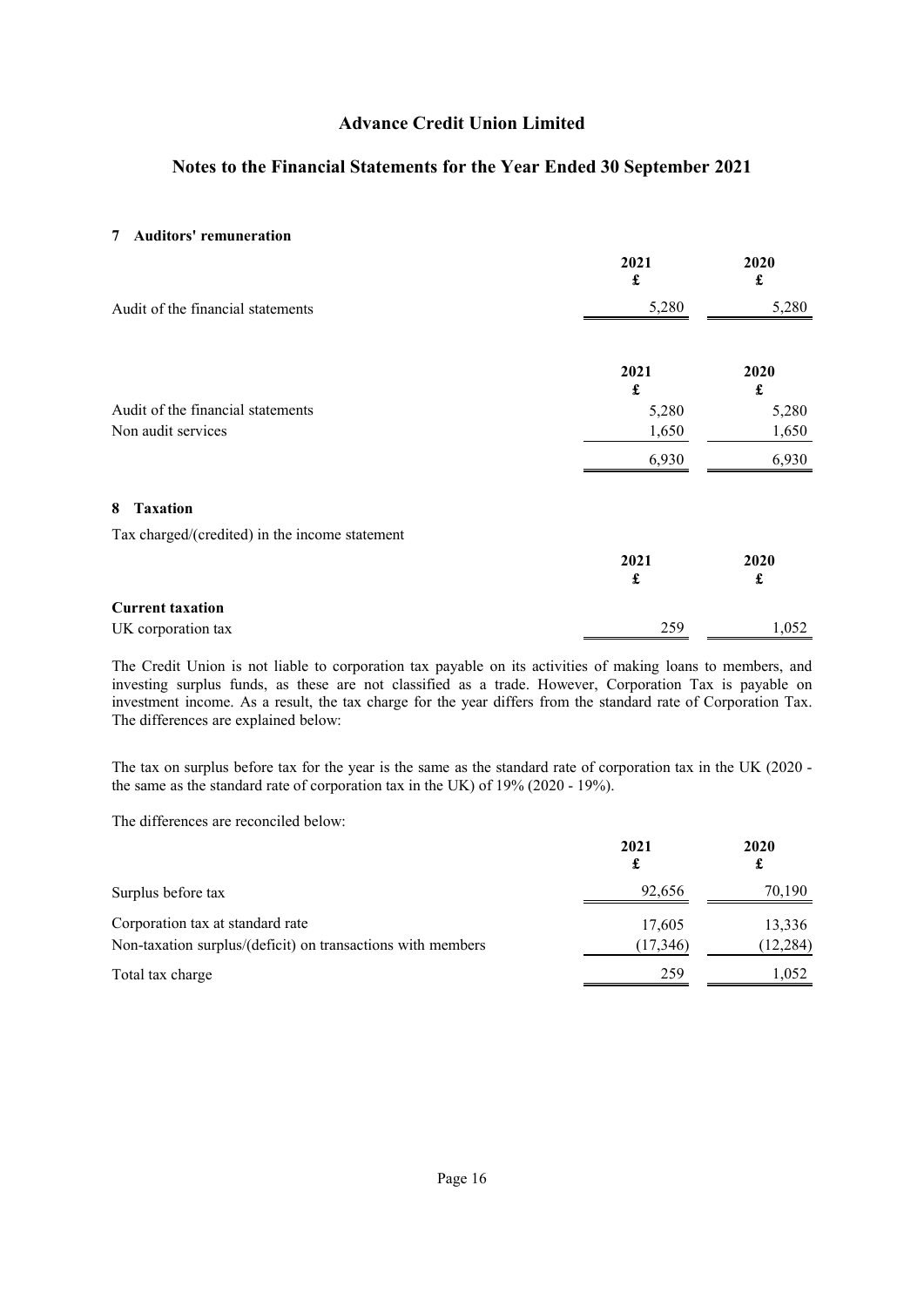## **Notes to the Financial Statements for the Year Ended 30 September 2021**

## <span id="page-18-0"></span>**[9](#page-18-0) Tangible assets**

|                          | Leasehold<br><b>Improvements</b><br>£ | <b>Fixtures and</b><br>fittings<br>£ | <b>Total</b><br>£ |
|--------------------------|---------------------------------------|--------------------------------------|-------------------|
| <b>Cost or valuation</b> |                                       |                                      |                   |
| At 1 October 2020        | 47,637                                | 44,985                               | 92,622            |
| Additions                |                                       | 17,495                               | 17,495            |
| At 30 September 2021     | 47,637                                | 62,480                               | 110,117           |
| <b>Depreciation</b>      |                                       |                                      |                   |
| At 1 October 2020        | 37,660                                | 34,289                               | 71,949            |
| Charge for the year      | 5,177                                 | 4,102                                | 9,279             |
| At 30 September 2021     | 42,837                                | 38,391                               | 81,228            |
| <b>Carrying amount</b>   |                                       |                                      |                   |
| At 30 September 2021     | 4,800                                 | 24,089                               | 28,889            |
| At 30 September 2020     | 9,977                                 | 10,695                               | 20,672            |

## <span id="page-18-1"></span>**[10](#page-18-1) Debtors**

|                                 | 2021<br>£ | 2020      |
|---------------------------------|-----------|-----------|
| Loans to members                | 1,374,807 | 1,307,315 |
| Provision for bad debts         | (46,028)  | (62, 477) |
| Prepayments and accrued income  | 62,252    | 26,187    |
| Total current and other debtors | 1,391,031 | 1,271,025 |

### <span id="page-18-2"></span>**[11](#page-18-2) Cash and cash equivalents**

|                     | 2021      | 2020      |
|---------------------|-----------|-----------|
|                     | £         | £         |
| Cash on hand        | 6,695     | 3,084     |
| Cash at bank        | 819,028   | 878,788   |
| Short-term deposits | 2,084,977 | 1,784,182 |
|                     | 2,910,700 | 2,666,054 |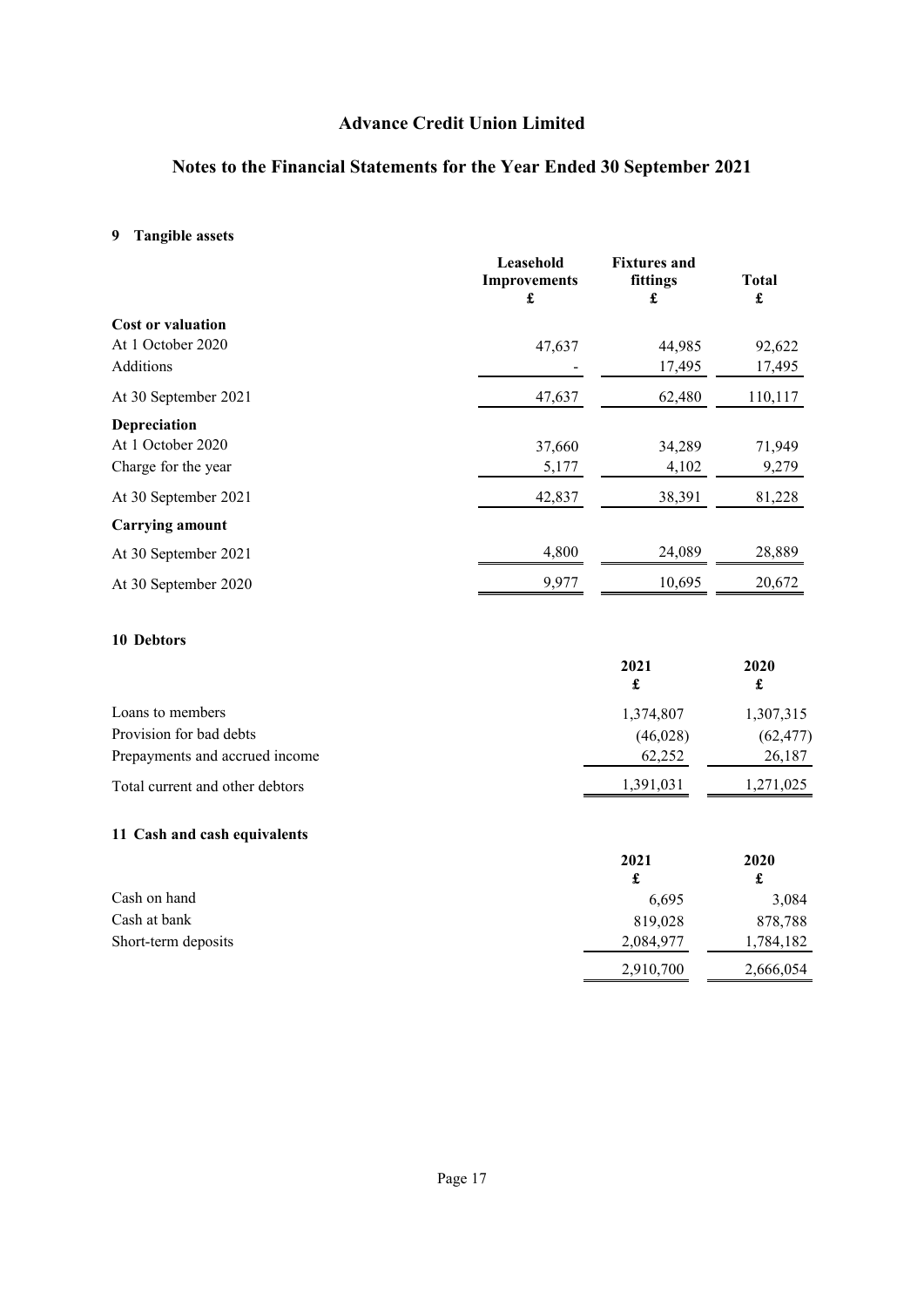## **Notes to the Financial Statements for the Year Ended 30 September 2021**

#### <span id="page-19-1"></span>**[12](#page-19-1) Creditors**

|                                 |             | 2021    | 2020<br>£ |
|---------------------------------|-------------|---------|-----------|
|                                 | <b>Note</b> | £       |           |
| Due within one year             |             |         |           |
| Juvenile deposits               |             | 76,614  | 60,628    |
| Social security and other taxes |             | 6,540   | 4,200     |
| Accrued expenses                |             | 20,744  | 9,416     |
| Income tax liability            | 8           | 254     | 1,047     |
| Deferred grants                 |             | 39,520  | 106,750   |
|                                 |             | 143,672 | 182,041   |

Deferred grants are made up of revenue items yet to be drawn down totalling £20,358 and deferred capital sums to be drawn down over the life of the related asset amounting to £19,162. During the year, £52,823 (2020: £41,466) was released in respect of losses incurred due to the pandemic and to fund IT investment. In addition, £30,485 (2020: £23,294) was released from an existing grant from the Oak Foundation in respect of the credit union's development programme. A further £834 (2020: £Nil) was released in respect of advertising costs as part of the MAPS project.

#### <span id="page-19-2"></span>**[13](#page-19-2) Pension and other schemes**

#### **Defined contribution pension scheme**

<span id="page-19-0"></span>The Credit Union operates a defined contribution pension scheme. The pension cost charge for the year represents contributions payable by the Credit Union to the scheme and amounted to £5,899 (2020 - £5,976).

#### **[14](#page-19-0) Member shares**

| 2021        | 2020<br>£   |
|-------------|-------------|
| £           |             |
| 3,369,493   | 2,814,610   |
| 6,207,630   | 5,758,734   |
| (5,874,226) | (5,203,851) |
| 3,702,897   | 3,369,493   |
|             |             |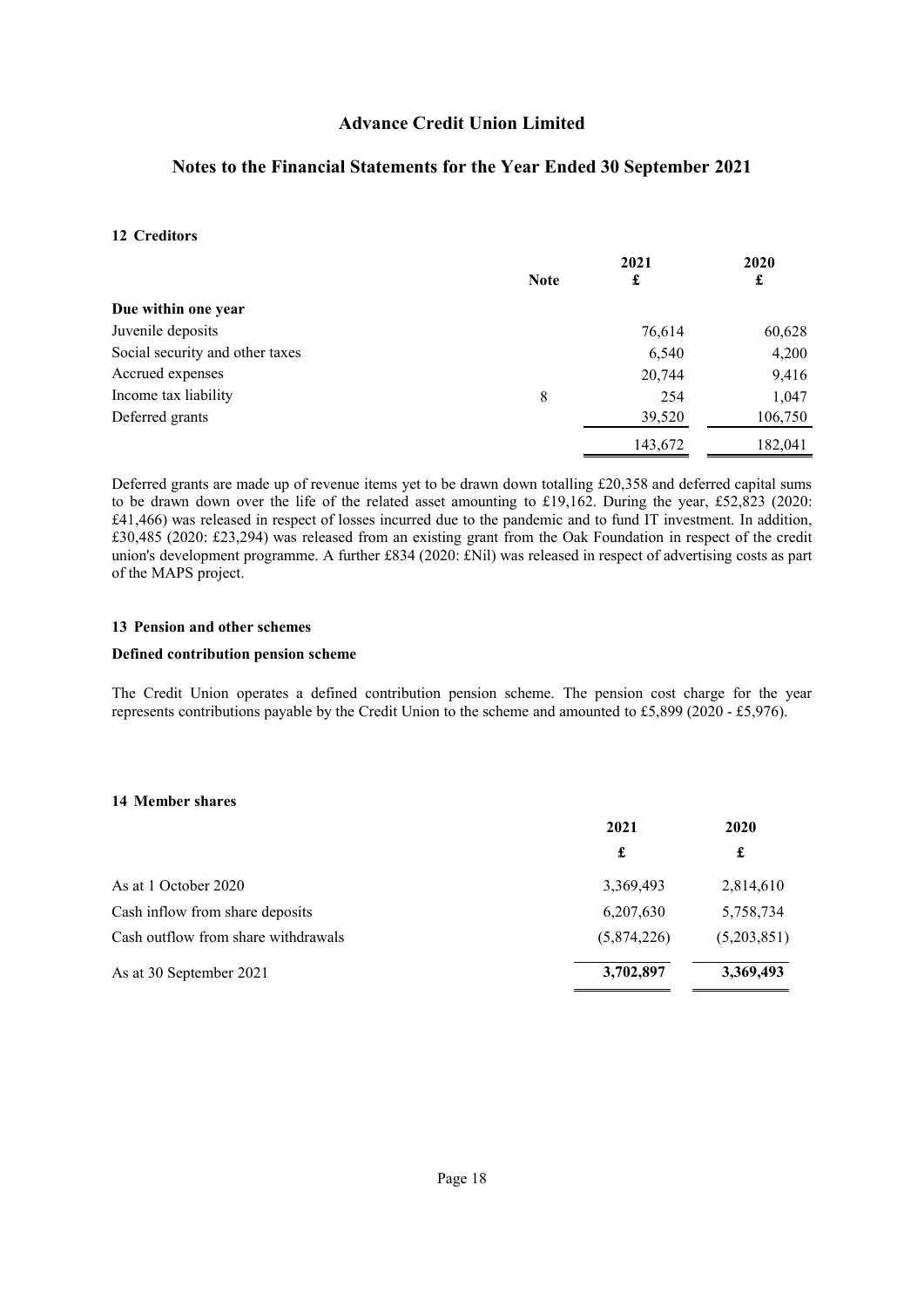## **Notes to the Financial Statements for the Year Ended 30 September 2021**

#### <span id="page-20-0"></span>**[15](#page-20-0) Obligations under leases and hire purchase contracts**

#### **Operating leases**

The total of future minimum lease payments is as follows:

|                                                   | 2021    | 2020   |
|---------------------------------------------------|---------|--------|
|                                                   |         |        |
| Not later than one year                           | 61.160  | 13,500 |
| Later than one year and not later than five years | 194.726 | 36,027 |
|                                                   | 255,886 | 49.527 |

<span id="page-20-1"></span>The amount of non-cancellable operating lease payments recognised as an expense during the year was £26,326 (2020 - £14,512).

#### **[16](#page-20-1) Financial risk management**

The Credit Union manages its subscribed capital and loans to members so that it earns income from the margin between interest receivable and interest payable/dividends payable.

The main financial risks arising from the Credit Union activities are credit risk, liquidity risk, market risk and interest rate risk. The Board reviews and agrees policies for managing each of these risks, which are summarised below.

Credit risk: Credit risk is the risk that a borrower will default on their contractual obligations relating to repayments to the Credit Union, resulting in financial loss to the Credit Union. In order to manage this risk the Board approves the Credit Union's lending policy, and all changes to it. All loan applications are assessed with reference to the lending policy in force at the time. Subsequently loans are regularly reviewed for any factors that may indicate that the likelihood of repayment has changed. There is also the risk that the Credit Union's surplus cash held as deposits may be lost due to financial institution failure. The Credit Union mitigates this risk by holding deposits in a range of financial institutions and undertaking regular due diligence on the financial stability of these institutions.

Liquidity risk: The Credit Union's policy is to maintain sufficient funds in liquid form at all times to ensure that it can meet its liabilities as they fall due. The objective of the Credit Union's liquidity policy is to smooth the mismatches between maturing assets and liabilities and to provide a degree of protection against any unexpected developments that may arise.

Market risk: Market risk is generally comprised of interest rate risk, currency risk and other price risk. The Credit Union conducts all its transactions in sterling and does not deal in derivatives or commodity markets. Therefore the Credit Union is not exposed to any form of currency risk or other price risk.

Interest rate risk: The Credit Union's main interest rate risk arises from differences between the interest rate exposures on the receivables and payables that form an integral part of a Credit Union's operations. The Credit Union considers rates of interest receivable when deciding on the dividend rate payable on subscribed capital. The Credit Union does not use interest rate options to hedge its own positions.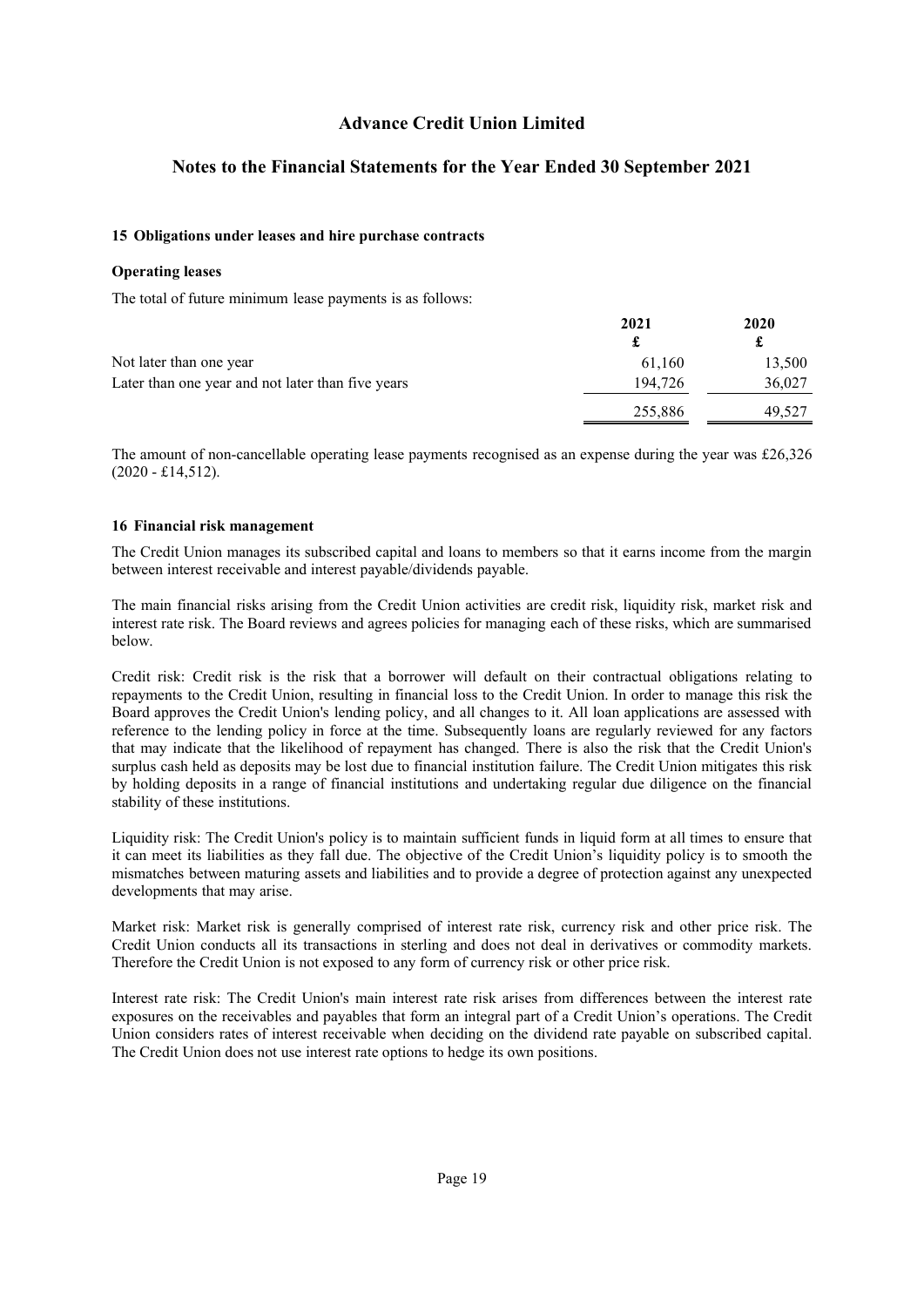### **Notes to the Financial Statements for the Year Ended 30 September 2021**

#### <span id="page-21-1"></span>**[17](#page-21-1) Interest rate risk disclosures**

The following table shows the average interest rates applicable to relevant financial assets and financial liabilities.

|                            | 2021      |                          | 2020      |                          |
|----------------------------|-----------|--------------------------|-----------|--------------------------|
|                            | Amount    | Average<br>interest rate | Amount    | Average<br>interest rate |
|                            | £         |                          | £         |                          |
| <b>Financial assets</b>    |           |                          |           |                          |
| Loans to members           | 1,374,807 | 28.34%                   | 1,307,315 | 29.63%                   |
| Shares repayable on demand |           |                          |           |                          |
| Members shares             | 3,702,897 | $0.50\%$                 | 3,369,493 | $0.5\%$                  |

The interest rates applicable to loans to members are fixed and range from 9.0% to 36%.

<span id="page-21-0"></span>The interest payable on shares is determined on the basis of income less administrative expenses and, as can be seen above, a consistent margin is maintained between interest receivable and interest payable. As a result, the surplus for the year is not particularly sensitive to interest rate risk and no sensitivity analysis is presented.

#### **[18](#page-21-0) Dividends**

<span id="page-21-2"></span>Dividends are accounted for when approved by a vote of the members. The amount available for distribution from the dividend reserve at the balance sheet date was £17,248 (2020: £14,617).

#### **[19](#page-21-2) Contingent liabilities**

The Credit Union participates in the Financial Services Compensation Scheme (FSCS) which provides protection for its members up to the level of protection offered by the FSCS. As a result of the Credit Unions participation it has a contingent liability, which cannot be quantified in respect of future contributions to the FSCS, as required by the Financial Services and Markets Act 2000. Such contributions are subject to future changes in interest rates and levels of deposits held by UK deposit takers, therefore there is inherent uncertainty regarding the totality of the levy the Credit Union will have to pay.

#### <span id="page-21-3"></span>**[20](#page-21-3) Non adjusting events after the financial period**

Following the year end Advance Credit Union Limited continued discussions to merge with Circul8 Credit Union. A motion to continue investigating the possibility of a merger was accepted at the AGM by the members of Circul8 Credit Union on 24th September 2021. At the time of signing the audit report the merger had not been formally approved by the regulator.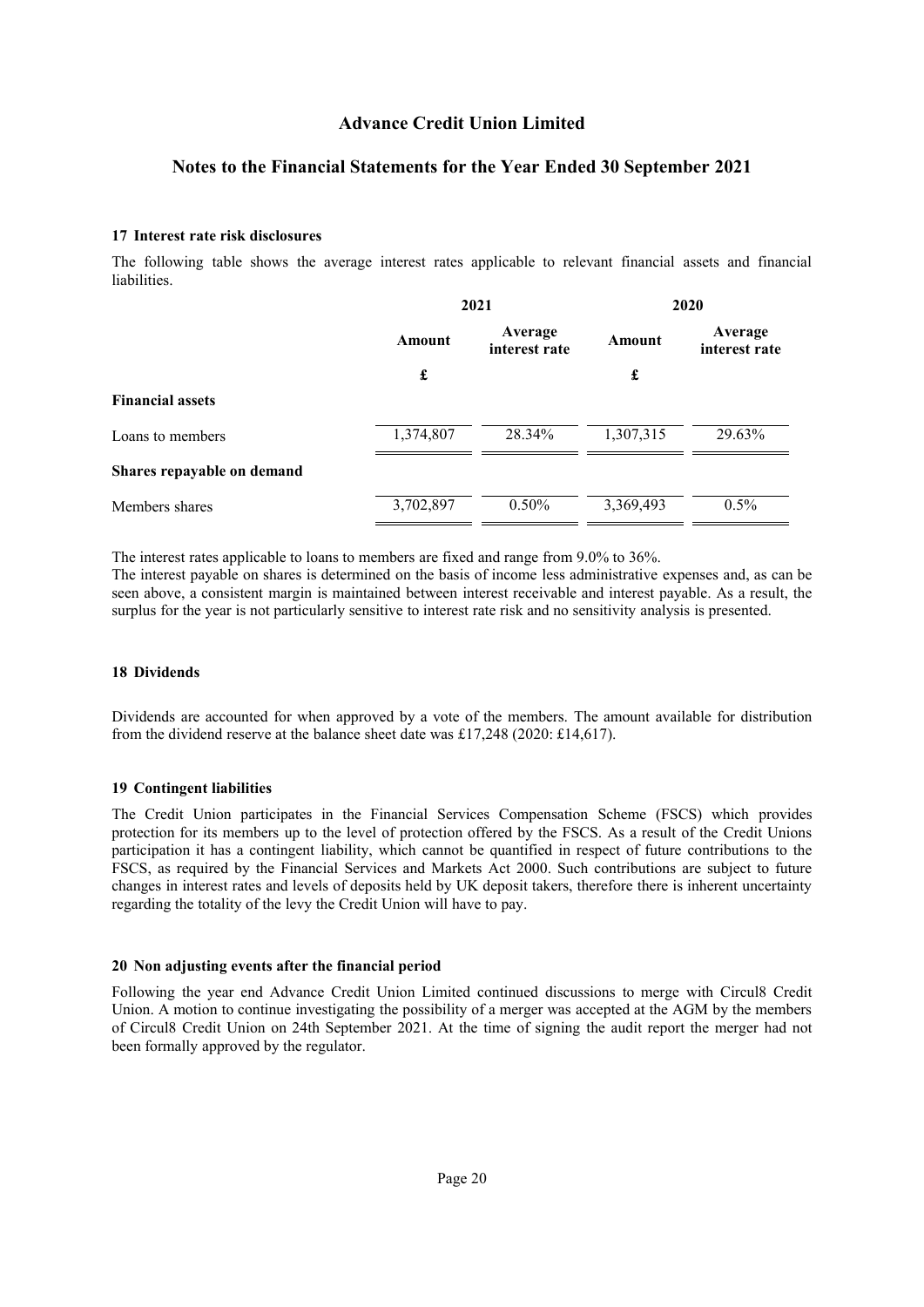### **Notes to the Financial Statements for the Year Ended 30 September 2021**

#### <span id="page-22-0"></span>**[21](#page-22-0) Credit risk disclosures**

The Credit Union does not offer mortgages and as a result all loans to members are unsecured, except that there are restrictions on the extent to which borrowers may withdraw their savings whilst loans are outstanding.

The carrying amount of the loans to members represents the Credit Union's maximum exposure to credit risk. The following table provides information on the credit quality of loan repayments. Where loans are not impaired it is expected that the amounts repayable will be received in full.

The Credit Union reviews all loans which have fallen in arrears and makes a provision against the net exposure on any balances where recovery is doubtful at the rates of provision set by the PRA. Management review the overall performance of the loan book in addition to this and include an additional prudent provision where necessary. The total of such provision is £9,703 (2020: £11,775).

|                                         | 2021          |               | 2020          |               |
|-----------------------------------------|---------------|---------------|---------------|---------------|
|                                         | <b>Amount</b> | Proportion    | <b>Amount</b> | Proportion    |
|                                         | £             | $\frac{0}{0}$ | £             | $\frac{0}{0}$ |
| Not impaired:                           |               |               |               |               |
| Neither past due not impaired           | 1,272,284     | 92.54%        | 1,180,925     | 90.33%        |
| Up to 3 months past due                 | 43,119        | 3.14%         | 43,869        | 3.36%         |
| Between 3 and 6 months past due         |               | $0.00\%$      |               | $0.00\%$      |
| Between 6 months and 1 year past<br>due |               | $0.00\%$      |               | $0.00\%$      |
| Over 1 year past due                    |               | $0.00\%$      |               | $0.00\%$      |
| Sub-total: loans not impaired           | 1,315,403     | 95.68%        | 1,224,794     | 93.69%        |
| Individually impaired:                  |               |               |               |               |
| Not yet past due, but impaired          |               | $0.00\%$      |               | $0.00\%$      |
| Up to 3 months past due                 |               | $0.00\%$      |               | $0.00\%$      |
| Between 3 and 6 months past due         | 17,741        | 1.29%         | 22,561        | 1.73%         |
| Between 6 months and 1 year past<br>due | 23,248        | 1.69%         | 48,124        | 3.68%         |
| Over 1 year past due                    | 18,415        | 1.34%         | 11,836        | 0.91%         |
| <b>Total loans</b>                      | 1,374,807     | 100%          | 1,307,315     | 100%          |
| <b>Impairment allowance</b>             | (46, 028)     |               | (62, 477)     |               |
| <b>Total carrying value</b>             | 1,328,779     |               | 1,244,838     |               |

#### <span id="page-22-1"></span>**[22](#page-22-1) Related party transactions**

During the year 0 board members (2020: 0), 0 members of staff (2020: 2) and 1 other close relative (2020: 1) took out loans on the same basis as other members of the Credit Union.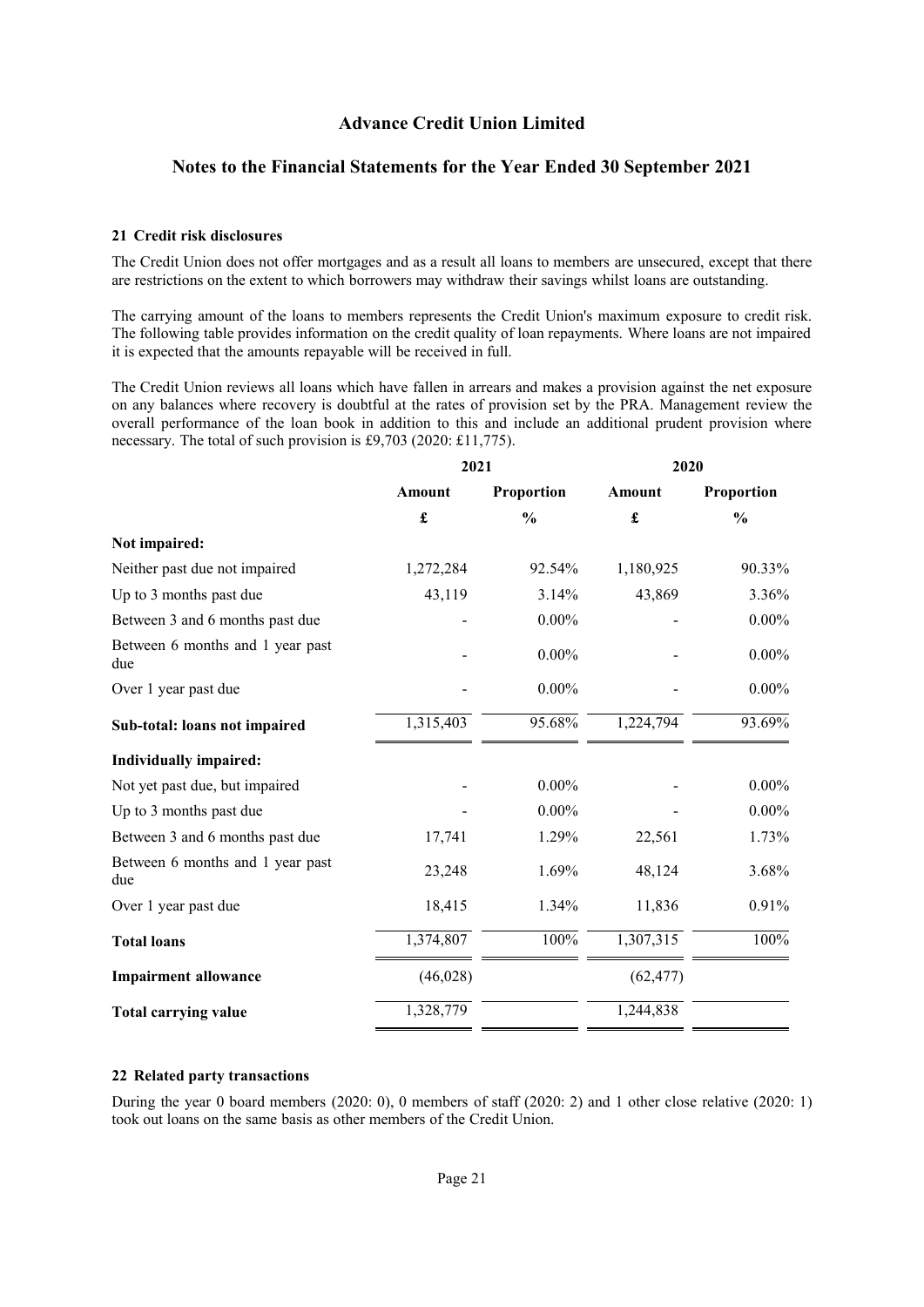## **Detailed Revenue Account for the Year Ended 30 September 2021**

|                                                  | 2021<br>£ | 2020<br>£ |
|--------------------------------------------------|-----------|-----------|
| Income (analysed below)                          | 531,795   | 523,552   |
| Gross surplus $(\% )$                            | 100%      | 100%      |
| <b>Administrative expenses</b>                   |           |           |
| Employment costs (analysed below)                | 224,715   | 238,519   |
| General administrative expenses (analysed below) | 161,089   | 124,855   |
| Finance charges (analysed below)                 | 11,456    | 11,876    |
| Depreciation costs (analysed below)              | 9,278     | 9,530     |
| Impairment losses on loans to members            | 32,601    | 68,582    |
|                                                  | 439,139   | 453,362   |
| Operating surplus                                | 92,656    | 70,190    |
| Surplus before tax                               | 92,656    | 70,190    |